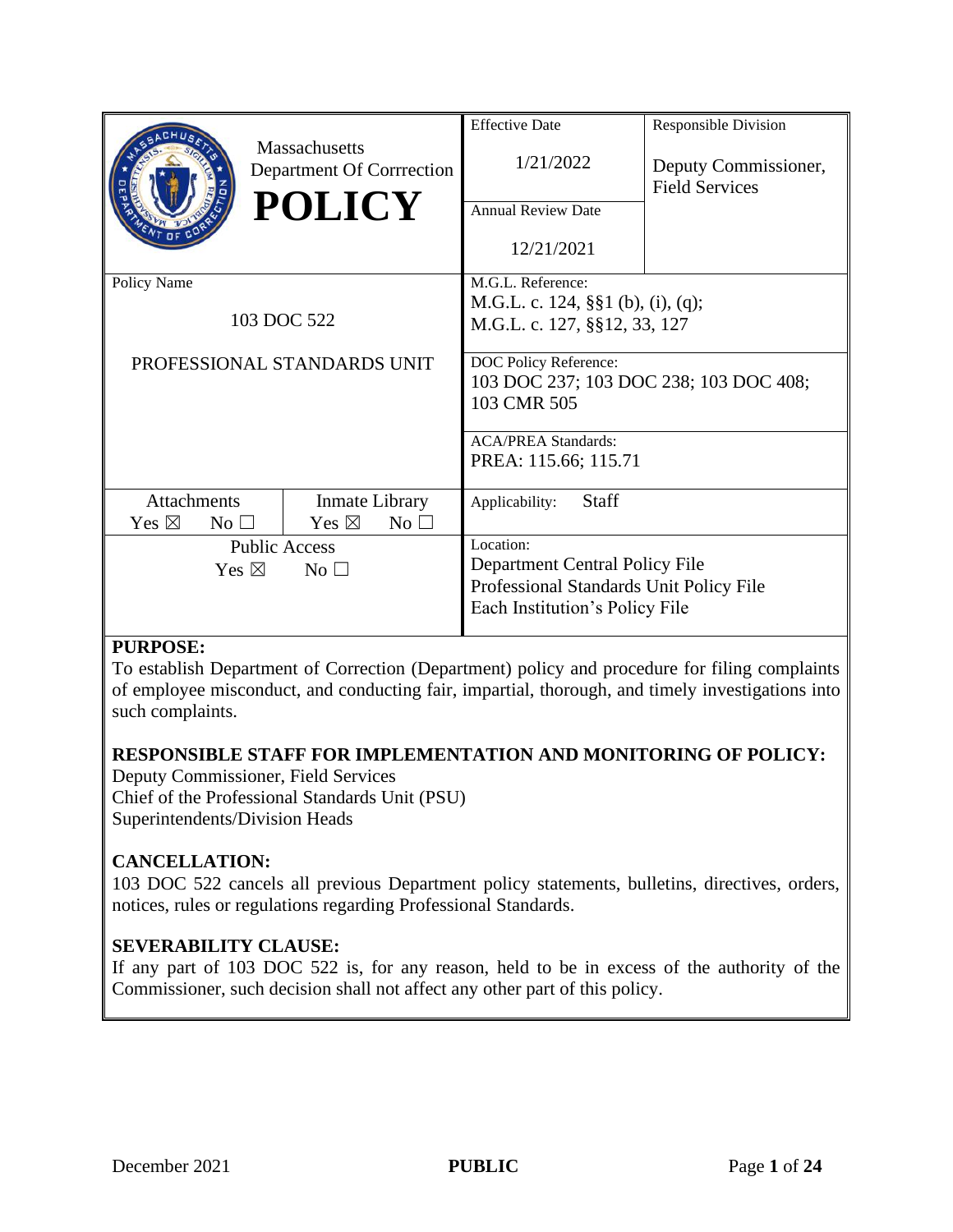# **TABLE OF CONTENTS**

| 522.01 | Definitions                                       | 3  |
|--------|---------------------------------------------------|----|
| 522.02 | Philosophy                                        | 4  |
| 522.03 | Goals and Objectives                              | 4  |
| 522.04 | Responsibility of the Professional Standards Unit | 5  |
| 522.05 | Procedures for Filing a Complaint                 | 7  |
| 522.06 | <b>Investigation Intake Form</b>                  | 10 |
| 522.07 | Triage                                            | 11 |
| 522.08 | Categories of Employee Misconduct Investigations  | 12 |
| 522.09 | Investigations                                    | 14 |
| 522.10 | Disposition of Complaints                         | 18 |
| 522.11 | Confidentiality of Professional Standards Unit    | 19 |
| 522.12 | Data Collection                                   | 19 |
| 522.13 | <b>Quality Control</b>                            | 20 |

# **ATTACHMENTS**

| Attachment #1 | Request for Extension of Time for Completion of an<br>Investigation       | 21              |
|---------------|---------------------------------------------------------------------------|-----------------|
| Attachment #2 | Internal Investigations Waiver Form                                       | 22 <sub>1</sub> |
| Attachment #3 | Employee/Vendor Staff Permission to Search Personal Cellular<br>Telephone | 24              |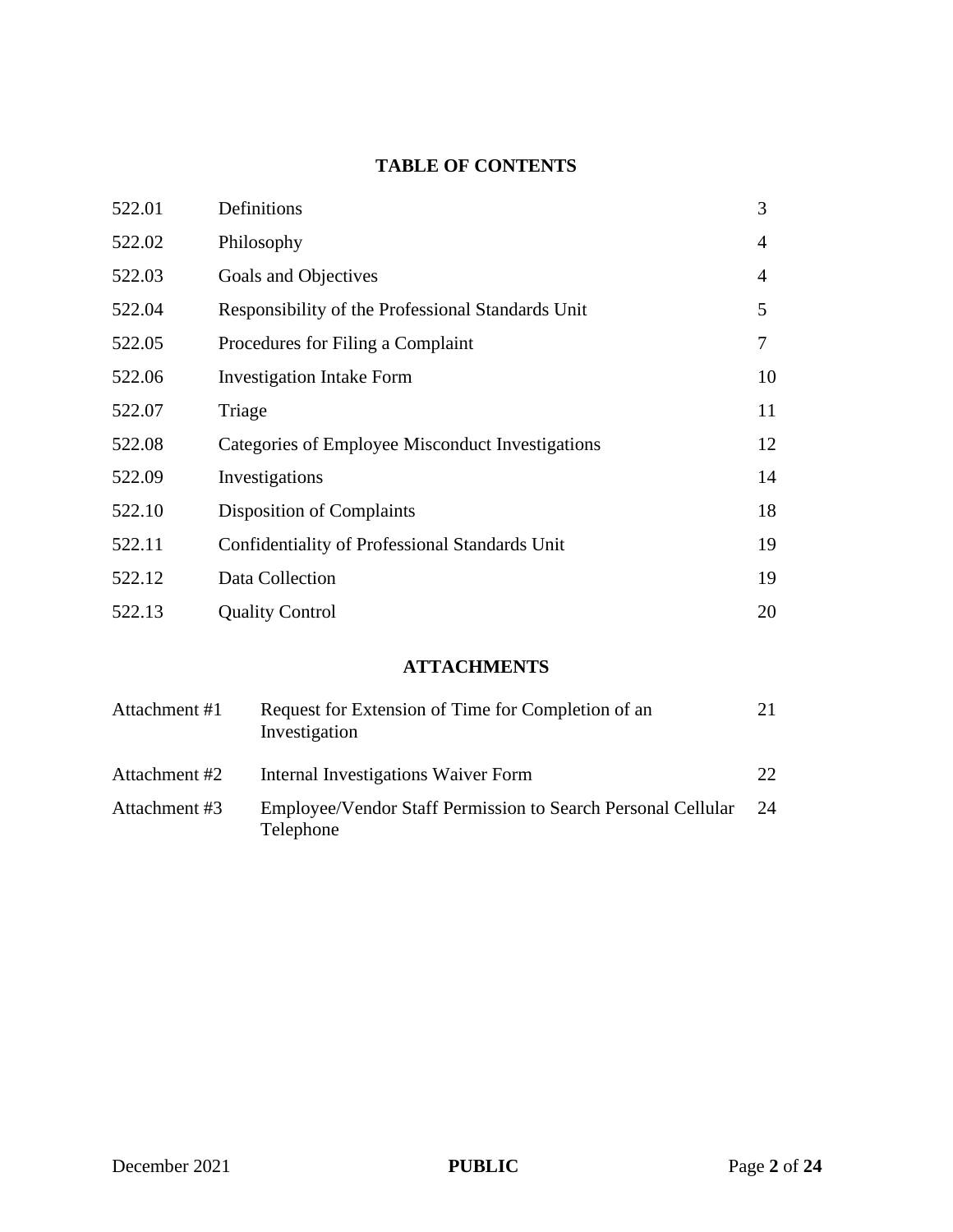#### **522.01 DEFINITIONS**

Administratively Closed: Inquiries or investigations closed as a result of uncooperative complainants, or there is no independent evidence to support the continuation of an inquiry/investigation or other good cause that is determined by the Chief of the Professional Standards Unit (PSU).

Administratively Withdrawn: Inquiries or investigations closed as a result of a written withdrawal request submitted by the complainant when no other evidence exists to support the continuation of the inquiry/investigation.

Category I Complaints: Complaints investigated by the Superintendent/Division Head, which allege less serious infractions of the rules, regulations, policies, or post orders.

Category II Complaints: Complaints investigated by the Professional Standards Unit, which allege more serious infractions of the rules, regulations, policies, post orders, or federal, state or local laws.

Chief of the Professional Standards Unit: Director responsible for the Professional Standards Unit. The Chief shall report directly to the Commissioner of the Department of Corrections.

Complaint: A written or verbal charge, accusation, or allegation of employee misconduct. The institution Superintendent or Division Head must conduct an inquiry into the alleged misconduct and if the elements of the misconduct meet the criteria of either a Category I or Category II Complaint. An Investigation Intake Form shall be submitted to the Professional Standards Unit.

Deputy Commissioner of Field Services: The executive staff whose duties include, but are not limited to, the management of: Central Transportation Unit (CTU), Community Work Crew Central Division, Professional Standards Unit, Office of Investigative Services, Division of Security and Technology, Department Duty Station and Operational Services Division.

Division Head: The administrator responsible for the operations of a particular division.

Employee Misconduct: Conduct that violates Department policy, rules, regulations, and/or federal, state or local laws.

Inquiry: A close examination of a complaint in search of additional information to determine if an investigation is warranted.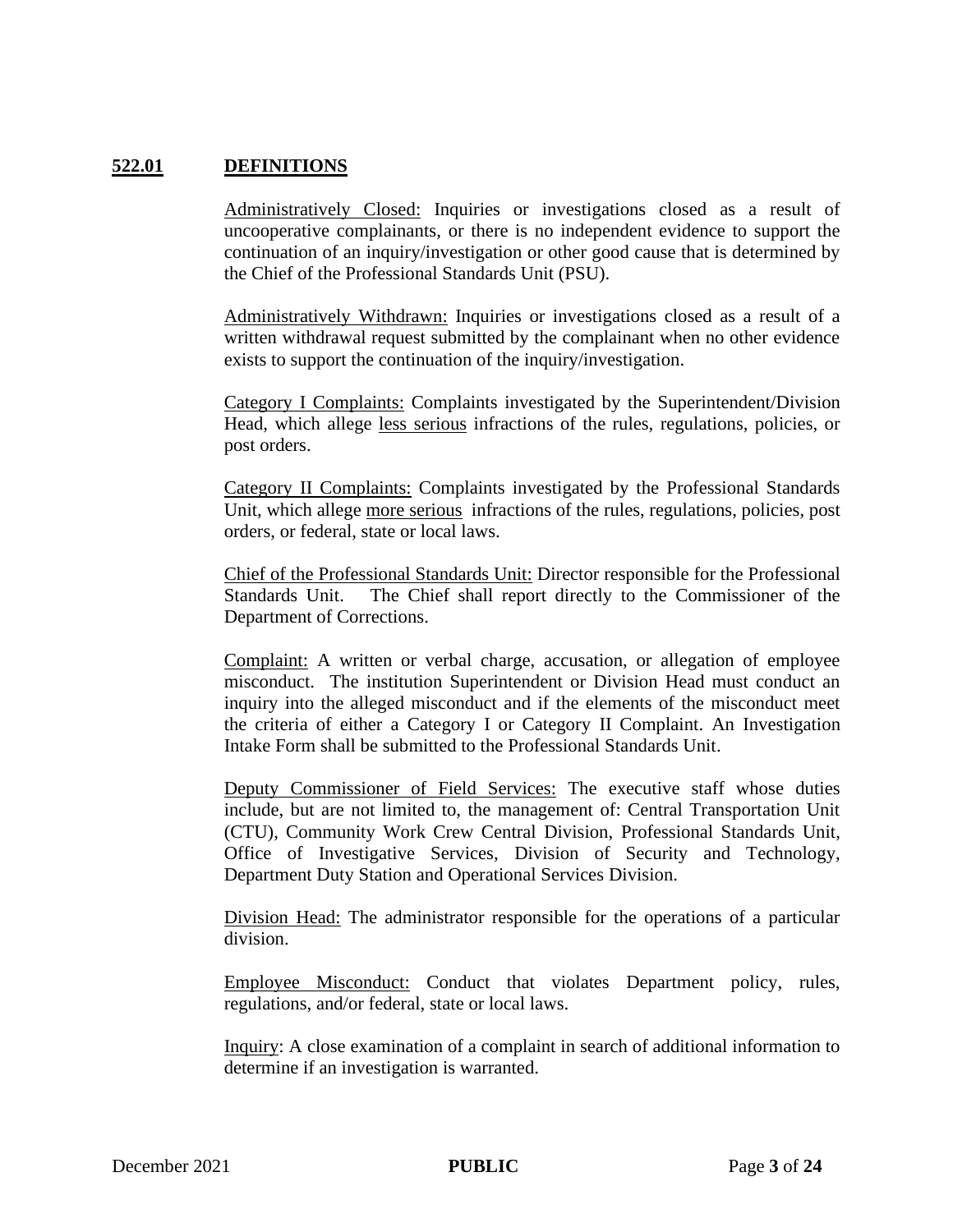Professional Standards Unit (PSU): The investigative unit within the Department of Correction responsible for investigating Category II Complaints of staff misconduct and tracking and monitoring each Category I Complaint.

Investigation: The collection of evidence that supports or refutes alleged misconduct.

Investigation Intake Form: The form used to record all complaints of misconduct against Department personnel or vendors, whether filed by an inmate, citizen, Department or contract employee, or another governmental agency.

Superintendent: The chief administrative officer of a state correctional institution.

### **522.02 PHILOSOPHY**

It is the Department's philosophy that all complaints of staff misconduct are to be systematically examined and investigated when warranted to discover truth. The Department's success depends on the personal integrity and discipline of its employees. Public image is determined, in part, by the Department's professional response to allegations of misconduct against it or its employees. All investigations shall be conducted in a manner that respects the Department's employees as well as all witnesses, including inmates.

### **522.03 GOALS AND OBJECTIVES**

- A. The PSU shall investigate allegations of staff misconduct and violations of policy and procedure that may result in administrative review and possible discipline against staff, vendors and/or contract staff.
- B. The Chief of PSU will determine which investigative unit (PSU or OIS), will conduct the investigation. The designated unit will work cooperatively with the respective District Attorney's Office and external law enforcement agencies to conduct the investigation if it has been determined to be a criminal matter.
- C. The PSU will report the results of any criminal investigation involving staff through the CPU. The CPU will notify the designated District Attorney's Office for its review and/or action.
- D. At all times, sworn, civilian, and contract employees are expected to conduct themselves in a manner that shall favorably reflect on the Department. Maintaining high standards ensures an atmosphere of trust and cooperation between citizens and the Department. Increased public cooperation enhances the Department's ability to achieve its goals and objectives.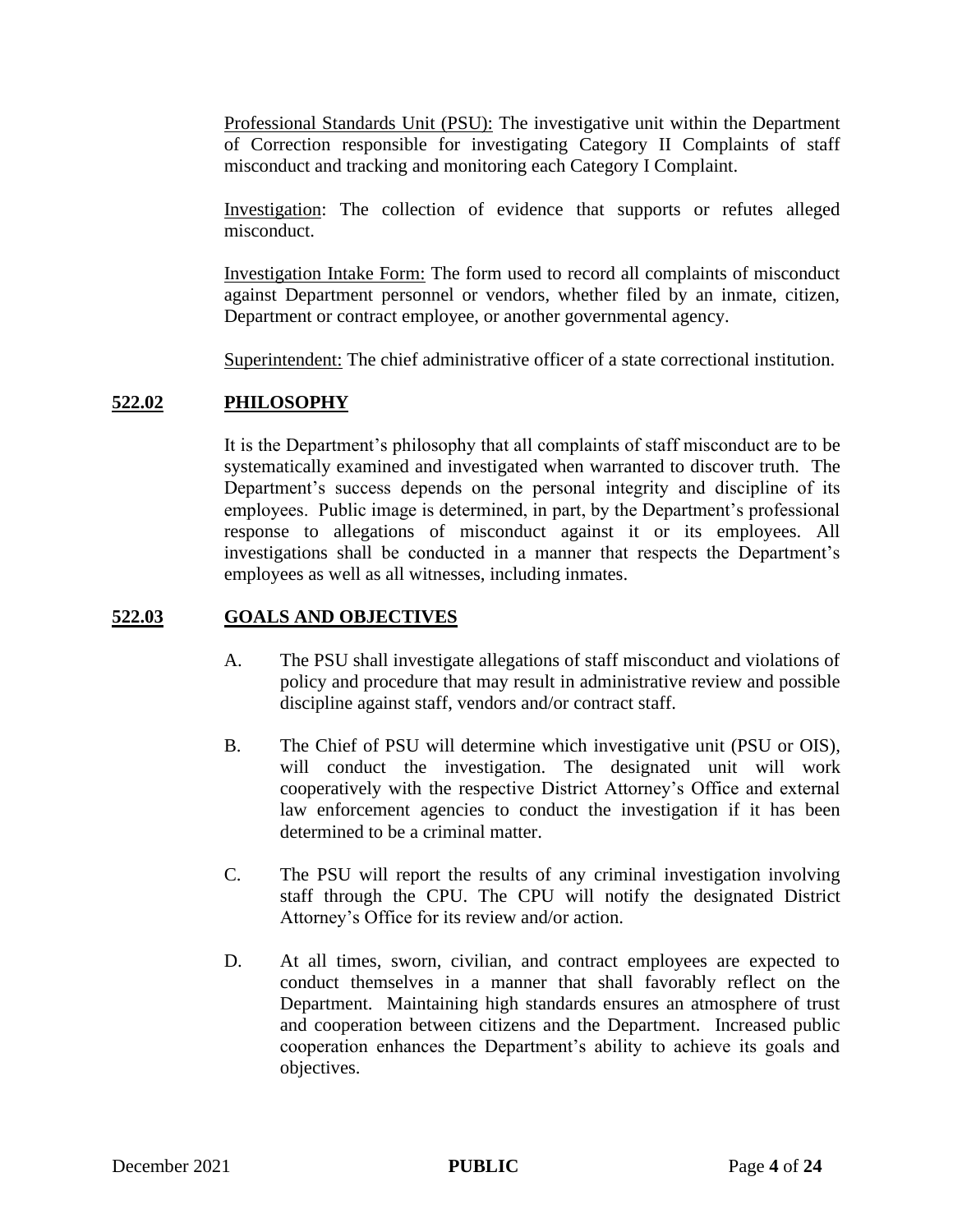- E. An investigation may inquire into an employee's on-duty or off-duty conduct, if such inquiry is reasonably and directly related to the employee's fitness for duty. The investigation is to be limited to inquiries pertaining to whether the employee's conduct violates any rules, regulations, Department post orders or all applicable laws or in any way discredits the Department.
- F. In matters involving Executive Orders (EO) involving Workplace Violence (EO 442), Sexual Harassment (EO 240), Establishing a Policy of Zero Tolerance for Sexual Assault and Domestic Violence (EO 491), and Discrimination and Retaliation (EO 526) and/or involving retaliation for an individual's report of such conduct, however, the Commonwealth Human Resources Division's Investigations Center of Expertise (COE) conducts a review of allegations in the first instance to determine whether the allegation(s) fall(s) within its purview. If so, the COE conducts an investigation and reports its findings to the Department's DC of Field Services. The DOC reviews those findings to determine whether further inquiry or investigation is necessary. If not within COE's purview, the COE refers the allegation(s) to the DC of Field Services for review and further action, if necessary. For further information regarding the Investigations COE process, go to mass.gov, search for Human Resources Division, then scroll down to "What would you like to do?" and find "Investigations Center of Expertise."
- G. The Department shall impose no standard higher than a preponderance of the evidence in determining whether allegations of staff misconduct are substantiated.
- H. The Department shall ensure that the rights of all parties are clear and enforced.

### **522.04 RESPONSIBILITY OF THE INTERNAL AFFAIRS UNIT**

The PSU shall process and track all allegations/complaints of employee misconduct and, if applicable, conduct investigations into such complaints.

- A. The Chief of PSU (or designee), shall:
	- 1. Review all Investigation Intake Forms for processing;
	- 2. Notify the appropriate higher authority when a staff member is accused of employee misconduct;
	- 3. Respond to each complaint by notifying the complainant in writing that the complaint was received and further information shall be forthcoming upon their request for information;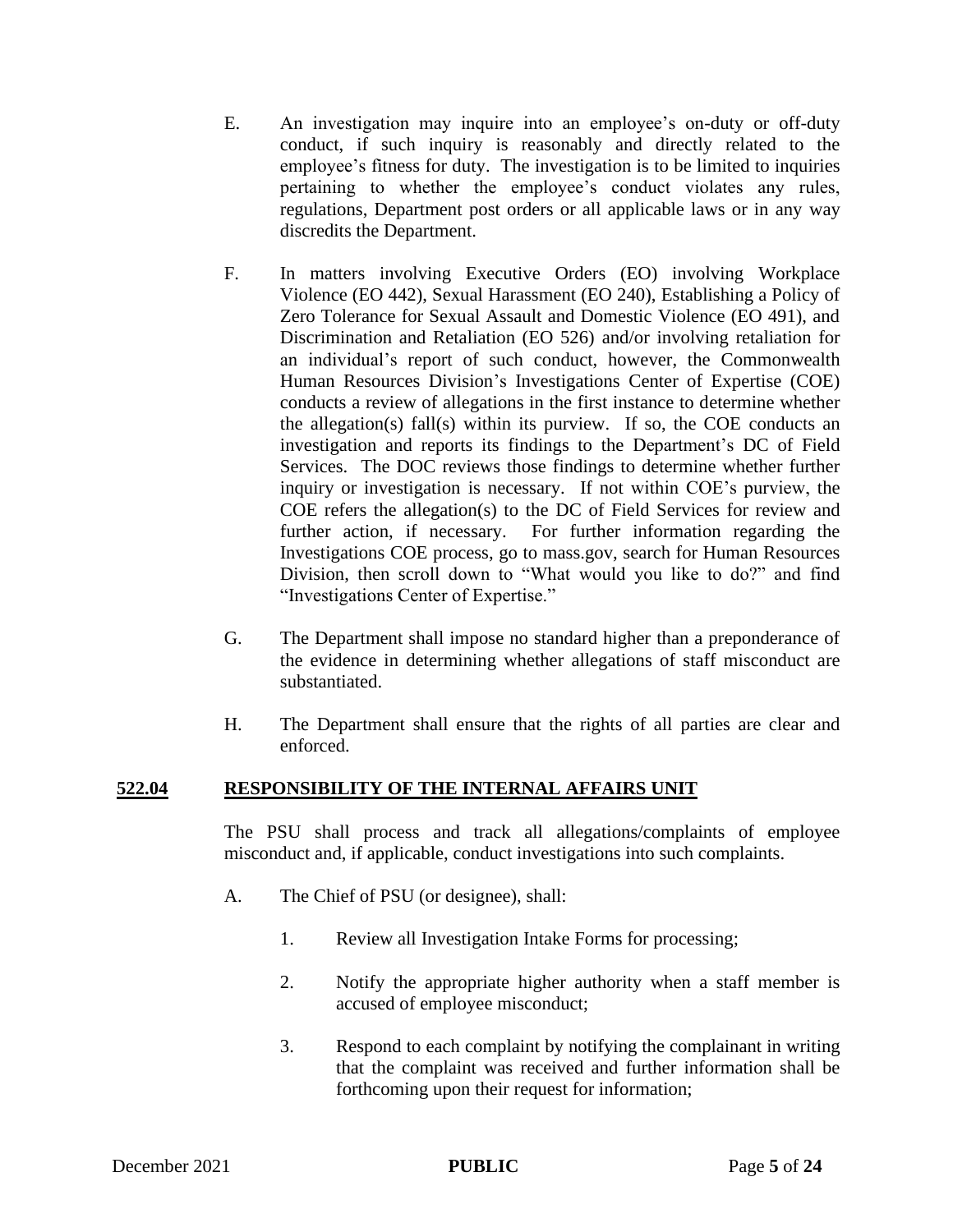- 4. Coordinate employee misconduct investigations with the Superintendent/Division Head and/or designees;
- 5. Establish guidelines, priorities, training, and management systems to ensure an efficient and effective PSU operation;
- 6. Monitor investigative progress and provide functional supervision of all staff assigned to the PSU;
- 7. Review PSU reports to ensure that investigations are complete, objective, impartial and thorough;
- 8. Review and enforce policies and procedures pertaining to employee misconduct;
- 9. Provide a direct liaison with outside law enforcement agencies, e.g., state/local police, district attorneys' offices and the Massachusetts Attorney General's Office;
- 10. Maintain PSU files in an organized, secure, and confidential manner;
- 11. Direct and assist in the coordination of those investigations involving sensitive and/or complex issues, i.e., involvement with outside law enforcement, surveillance and covert operations;
- 12. Maintain a secure computer database of all investigations and complaints.
- B. Investigators assigned to the PSU shall:
	- 1. Conduct investigations into allegations of staff misconduct, as assigned;
	- 2. Obtain necessary documentation and other evidence;
	- 3. Identify, locate, and interview all relevant parties (complainant, suspect, witnesses);
	- 4. Work with outside agencies when necessary, i.e., surveillance, task forces and covert operations;
	- 5. Form a recommended conclusion based on the information compiled;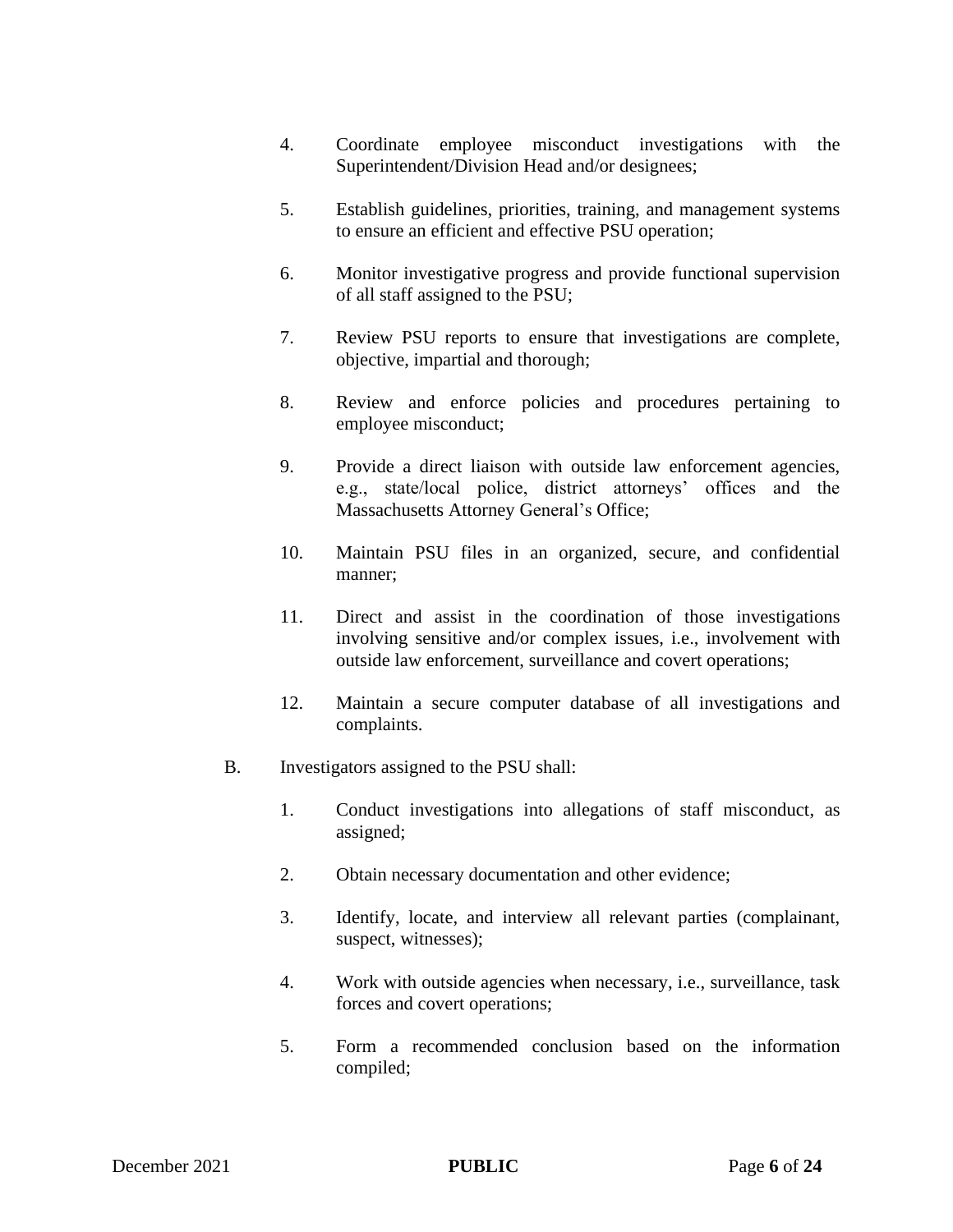- 6. Prepare comprehensive reports of investigative findings in a timely manner;
- 7. Attend various hearing throughout the administrative process, i.e., arbitration, civil service, etc.

#### **522.05 PROCEDURES FOR FILING A COMPLAINT**

Any person with knowledge of employee misconduct shall report any such act and cooperate fully in the investigative process. Failure to report or refusal to cooperate in the investigative process, by Department personnel shall be grounds for disciplinary action, up to and including termination.

- A. Complaints Made by Department and Contract Personnel
	- 1. Any employee who believes that he/she/they has been subjected to, a witness of, or has knowledge of employee misconduct shall immediately file a confidential incident report detailing his/her/their allegations, and submit the incident report to his/her/their Superintendent/Department Head/Division Head**.** The institution Superintendent/Department Head/Division Head will conduct an inquiry into the alleged misconduct. This inquiry shall include gathering relevant information in an attempt to verify the credibility, nature and severity of the allegation, and to screen out frivolous claims and those best resolved at the institutional level. In addition, when appropriate, this initial inquiry shall include taking steps to resolve the matter via mediation or other conduct resolution matters. If, after the institution conducts this inquiry, the Superintendent/Department Head/Division Head believes that a formal investigation is necessary and if the elements of the misconduct meet the requirements of either a Category I or Category II complaint, a PSU Investigation Intake Form shall be submitted to the PSU. Depending on the severity of the allegations the Superintendent/Department Head/Division Head may, when appropriate, refer the allegation to the PSU via an investigative intake without completing an inquiry.

All interviews which are part of inquiries into staff misconduct that may result in administrative action shall be audio recorded.

#### B. Complaints Made by Inmates

1. Any inmate who believes that he/she/they have been subjected to or a witness of employee misconduct may immediately report the alleged misconduct, either verbally or in writing, directly to a staff member, e.g., Superintendent, Deputy Superintendent, Director of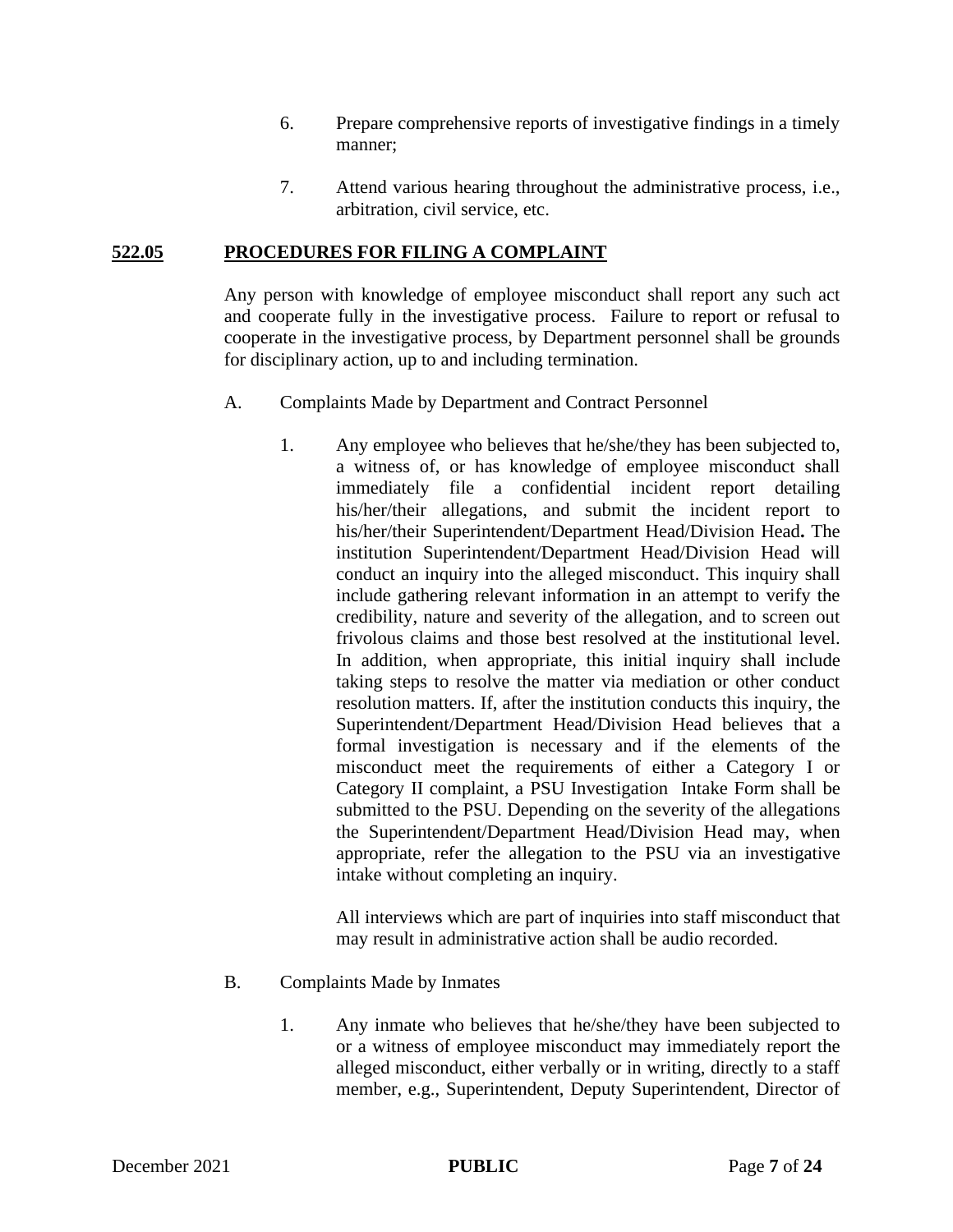Security, Shift Commander, Inner Perimeter Security, Correction Program Officer, Housing Unit Officer.

- 2. If an inmate reports alleged misconduct verbally, it shall be incumbent upon the staff member who receives the complaint to document the alleged misconduct by filing a confidential incident report. Such confidential incident report shall then be submitted to the Superintendent/Department Head/Division Head.
- 3. Upon receipt of an inmate complaint of staff misconduct, the Superintendent/Department Head/Division Head, or his/her/their designee shall conduct an inquiry into the alleged misconduct. This inquiry shall include gathering relevant information in an attempt to verify the credibility, nature and severity of the allegation, and to screen out frivolous claims and those best resolved at the institutional level. If after this inquiry, the Superintendent/Department Head/Division Head, or his/her/their designee believe that the elements of the misconduct meet the requirements of either a Category I or Category II complaint, an Investigation Intake Form shall be submitted to the Professional Standards Unit.
- 4. Whenever an inmate, patient or civilly committed individual files an institutional grievance or complaint regarding a use of force (UOF) incident, the institution or division shall conduct an inquiry. The inquiry shall be conducted by a trained investigator and completed prior to the submission of the Use of Force (UOF) package). Note: in accordance with the 103 CMR 505, *Use of Force* policy, specifically, "505.13: (5) A copy of the report described in 103 CMR 505.13 (1), and a completed UOF reporting form 505-1 (available at http://www.mass.gov/lists/department-ofcorrection-public-policies, and at each inmate library attached to 103 CMR 505, *Use of Force*) shall be submitted to the Director of the Operational Services Division, (Director of Operational Services) by the Superintendent/Department Head/Division Head within twenty (20) business days from the time of the incident." The results of the inquiry shall be attached to the final UOF package and addressed in the Superintendent's/Department Head/Division Head's cover letter, including a determination as to whether or not there is a reasonable belief that staff misconduct occurred. If the Superintendent/Department Head/Division Head determines that staff misconduct occurred, an Investigative Intake shall be submitted to the PSU. Additionally**,** the Superintendent shall render a final determination regarding whether or not the UOF package is compliant with the 103 CMR 505, *Use of Force* regulation.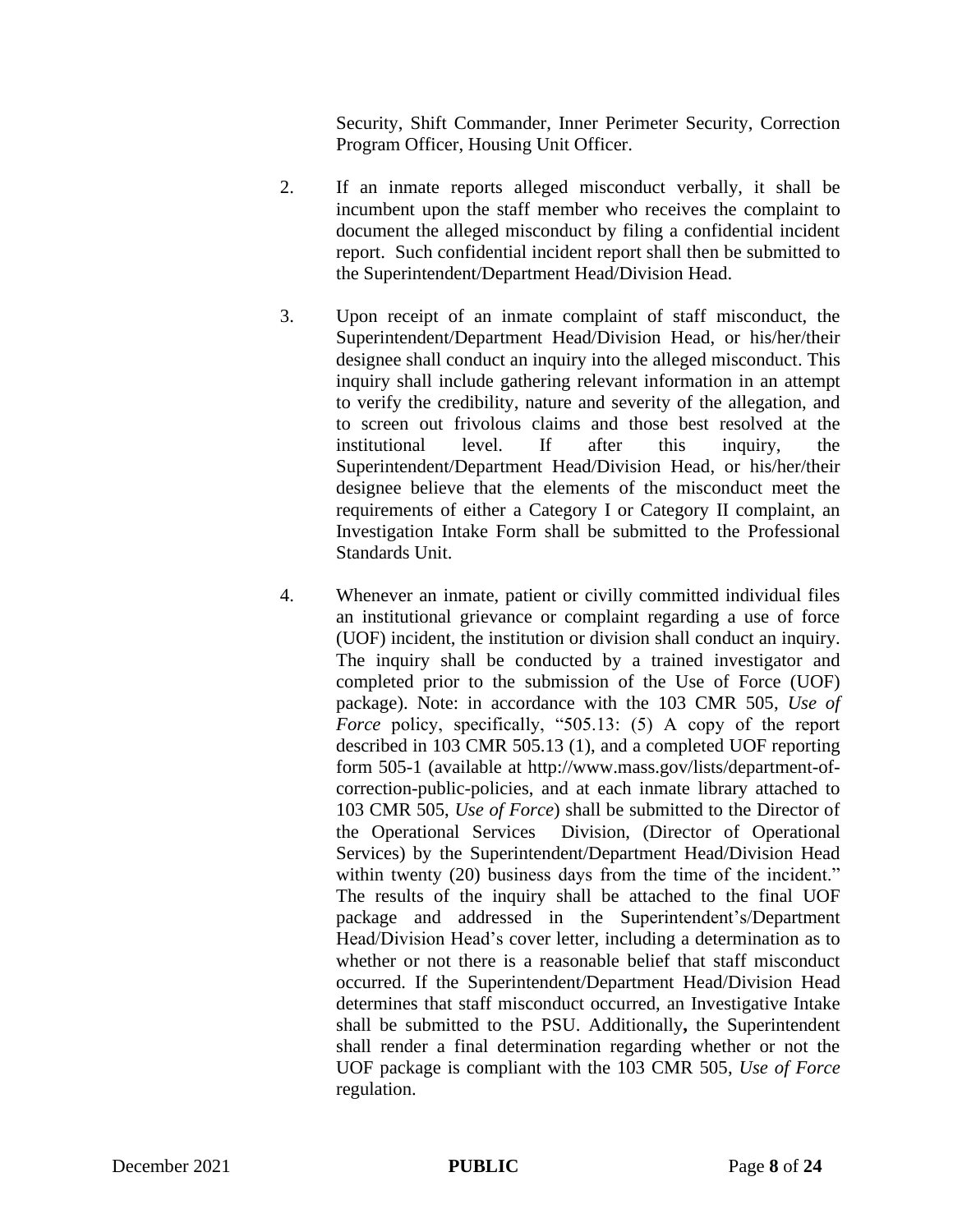- 5. Inmates who are illiterate, who cannot read or write legibly or who cannot speak English are authorized to obtain assistance from their Correction Program Officer (CPO) or other staff member. Use of the language line is permitted for those inmates who cannot speak English. Deaf and Hard-of-Hearing inmates who are approved for Qualified Sign Language Interpreter Services, as referenced in 103 DOC 408, *Reasonable Accommodations of Inmates,* specifically  $408.11(A)(7)$ , shall be provided such services. Inmates with a Disability approved for Auxiliary Aids and/or Services or Reasonable Accommodations, as referenced in 103 DOC 408.11, shall be provided such Aids, Services, or Accommodations.
- 6. Inmates shall not be subject to adverse action, including disciplinary charges, for filing a complaint of staff misconduct, except for inmates who abuse the process by filing false reports, or an excessive number of frivolous and/or unfounded complaints, or for inmates who intentionally and in bad faith misrepresent or omit material information as referenced in Section 103 DOC 522.06 (D). In deciding whether to initiate an investigation into the complaints/allegations of inmates, the Chief of PSU may consider whether the inmate making the complaint/allegation had engaged in the aforementioned conduct in the past.
- 7. It is the responsibility of each Superintendent to include a section in the inmate orientation booklet concerning employee misconduct. A telephone "hotline" has been set up through the inmate telephone system that will allow inmates to report employee misconduct. This number, 508-422-3425, can be universally accessed by all inmates.
- C. Complaints Made by Persons Outside of the Department
	- 1. Complaints, regardless of nature, may be lodged in person, by mail (regular and electronic), or by phone (to the Superintendent/Department Head/Division Head or DOC TIP Line) at any time. Every reasonable effort shall be made to facilitate the convenient, courteous and prompt receipt and processing of citizen complaints. Any employee, who interferes with, discourages, or delays the making of such complaints shall be subject to disciplinary action up to and including termination.
	- 2. Persons making complaints by mail or phone shall normally be contacted by an investigator for the purpose of conducting an inquiry into allegations and subsequently completing an Investigation Intake Form, if appropriate. Persons seeking to file a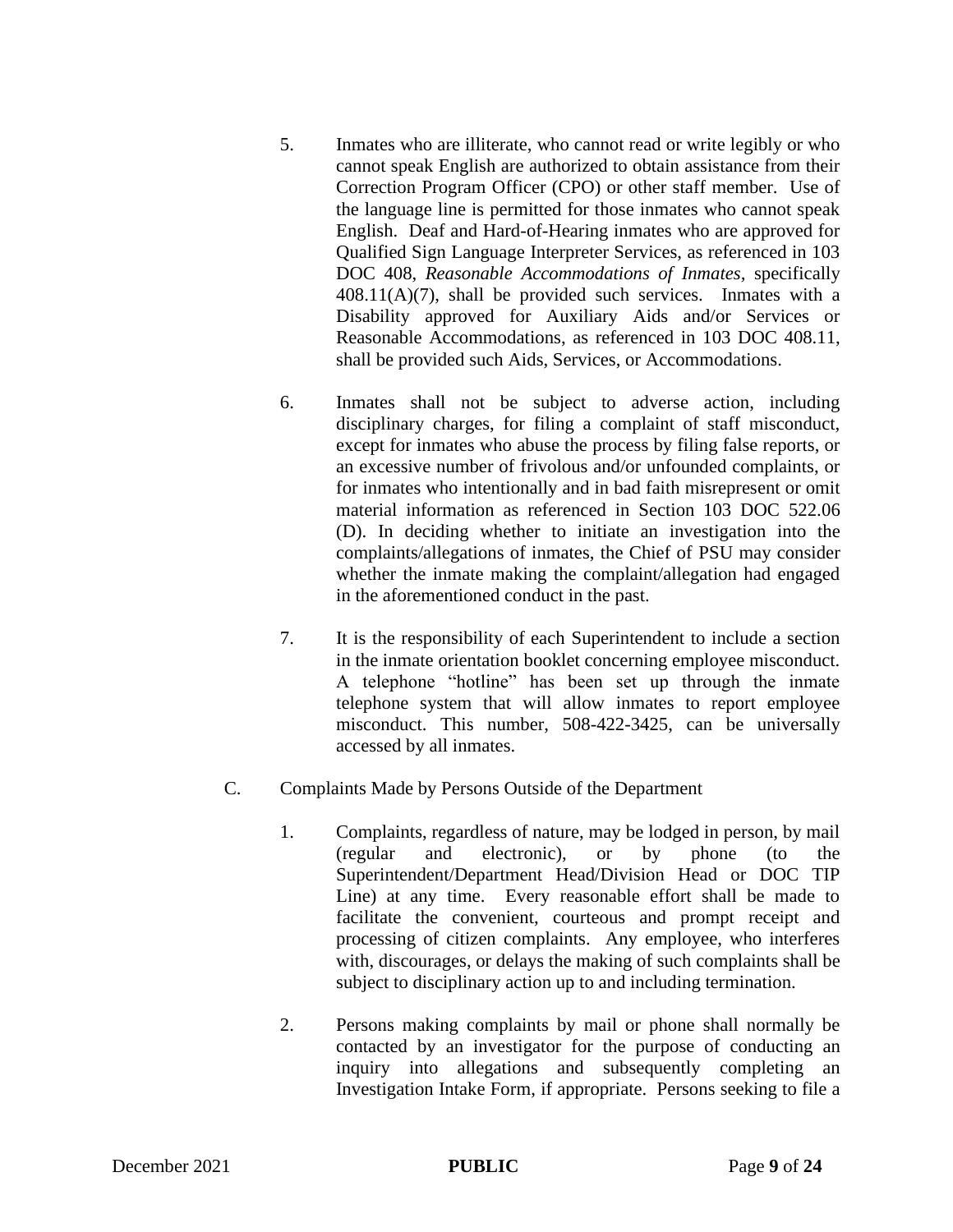complaint at a correctional institution or at Department Headquarters shall, upon request, be given a copy of an Investigation Intake Form. When complaint forms are given out, the complainant shall be instructed to complete the form and return it as soon as possible to the PSU.

3. The Department of Correction shall maintain a toll-free Tip Line in the event that a member of the public has information regarding allegations of staff misconduct. The number of the toll-free Tip Line is as follows:

#### **1-866-MDOC-TIP 1-866-636-2847**

The staff member shall follow up with the appropriate institution to conduct an inquiry to make a determination if an intake shall be submitted for investigation. When the Tip Line receives an allegation/complaint of employee misconduct, the staff receiving the call shall ensure that all information is documented. If the complainant wishes to remain anonymous, then a notation shall be made. This documentation shall be logged within the information with disposition noted.

4. In addition, information regarding how to file an allegation/complaint of staff misconduct, to include forms for filing an allegation/complaint, shall be posted on the Department's internet page; www.mass.gov/DOC.

### **522.06 INVESTIGATION INTAKE FORM**

- A. Upon receipt of a complaint/allegation of employee misconduct, the Superintendent/Department Head/ Division Head shall conduct an initial inquiry by gathering relevant information and seeking to resolve appropriate matters.
- B. If, after conducting this initial inquiry, the Superintendent/Department Head/Division Head believes that an official investigation is appropriate, a standard complaint form shall be used to record the complaint. This form shall be referred to as the Investigation Intake Form. This form shall be completed and electronically submitted to the PSU within twenty-four (24) hours of making this determination.
- C. The PSU shall assign an identifying number to each Investigation Intake Form. Only those forms with an assigned complaint number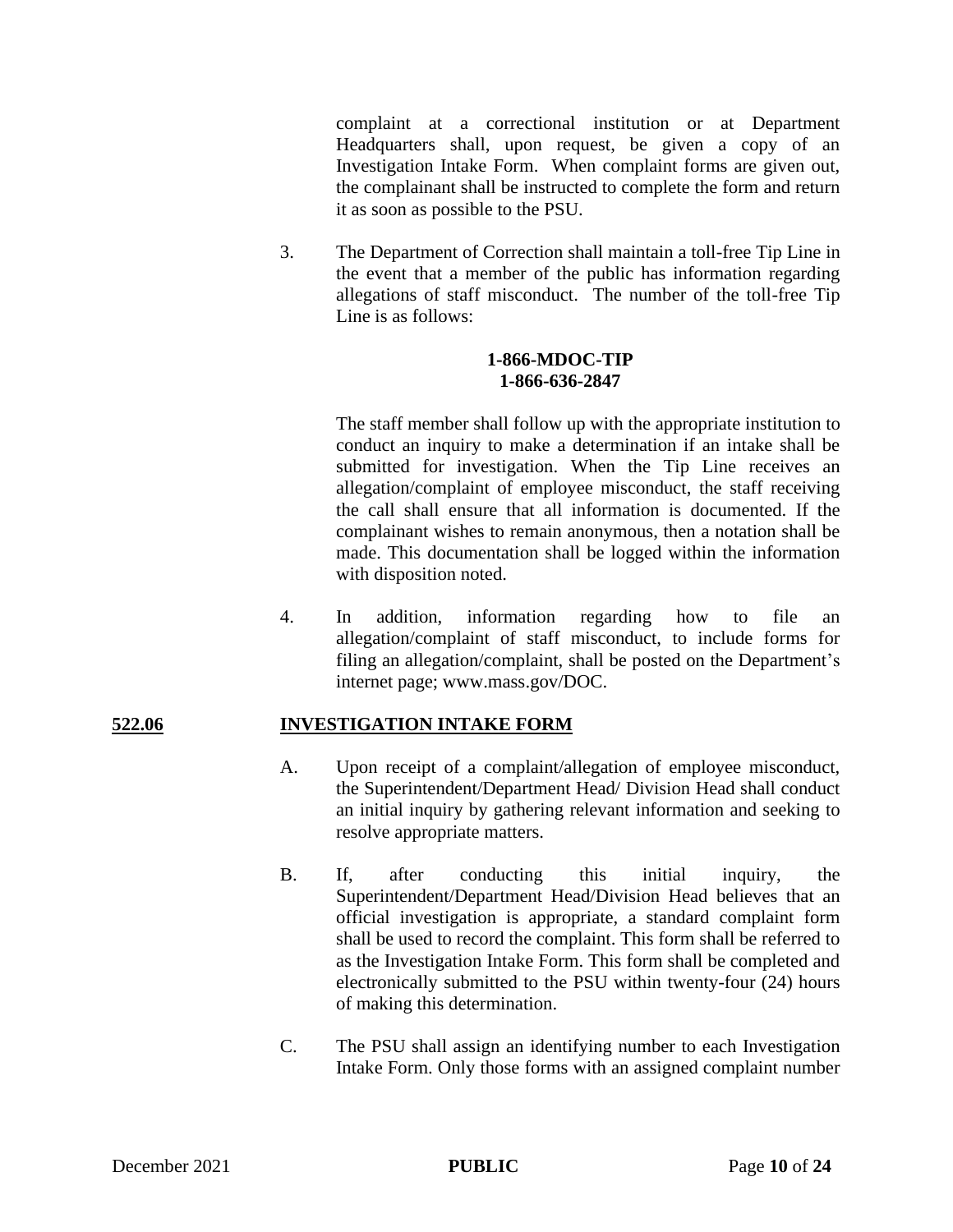shall be considered as official complaints for record keeping purposes.

- D. Supervisory issues including disobedience/insubordination shall not be a formal intake and shall normally remain the responsibility of the institution or division to handle. Rudeness and discourtesy exhibited on the job shall normally remain under the purview of the institution Superintendent/Department Head/Division Head as well. Staff conflicts not involving physical contact shall also be viewed as an internal matter unless the institution Superintendent/Department Head/Division Head believe that an investigation may further escalate the situation and therefore possibly lead to a workplace violence incident developing. Allegations of discrimination, sexual harassment and/or hostile work environment harassment may fall within the COE's purview. If the DC of Field Services determines this is the case, the allegations shall be forwarded to the COE for such a determination. If not, the Department may investigate the allegations and submit them by way of intake.
- E. Intakes shall not be submitted for medical errors (e.g. dropped or lost medications) that do not immediately point to staff misconduct. These matters are best handled by the Health Services Division. If during the course of their review it is determined that Department staff misconduct may have occurred, an Investigation Intake Form shall be submitted. Matters involving conflicts between medical or mental health providers shall be handled by the vendor. Conflicts involving a Department employee and vendor shall be handled by the respective Superintendent/Department Head/Division Head unless it involves discrimination, sexual harassment, workplace violence, domestic violence, or retaliation for reporting such conduct. In such cases, the Chief of PSU will review these allegations to determine whether they should be referred to the COE.
- F. Any complainant, upon written request, may be provided with the intake number assigned to their complaint.

### **522.07 TRIAGE**

A. PSU shall establish procedures for screening and evaluating allegations of employee misconduct, in part, to determine the validity of such complaints. All investigations shall be conducted in a manner that is fair, impartial, thorough and timely. PSU shall maintain a database of all Inquiries, Category I and Category II investigations.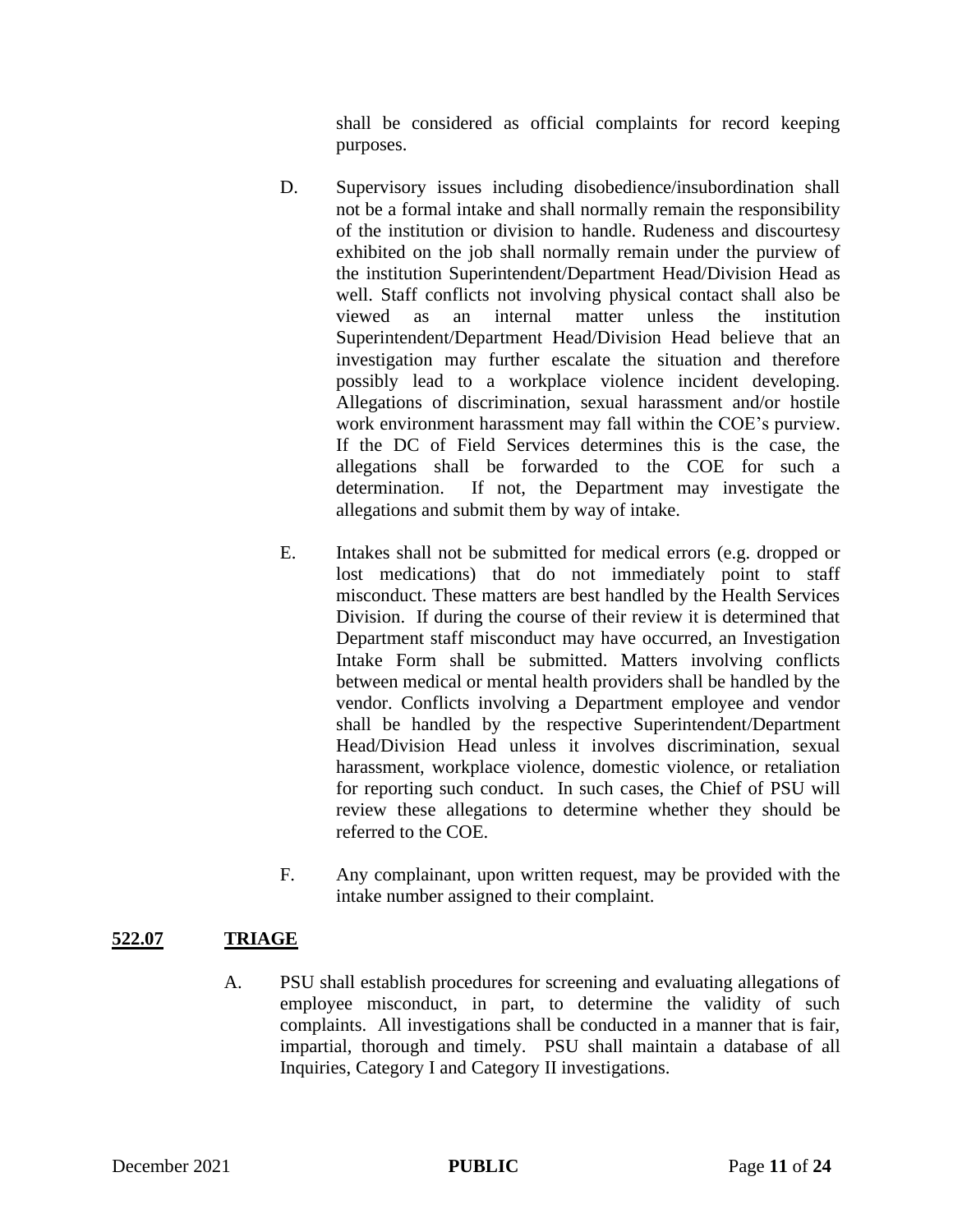- B. The Chief of PSU or his/her/their designee and the Captains in charge of PSU shall review and discuss all Investigation Intake Forms submitted to determine if an Intake Investigation Intake Form merits a formal investigation by the DOC or should be referred to the COE for determination as to whether the allegations fall within the COE's scope as outlined herein. The Chief of PSU or his/her/their designee may screen out all cases that in his/her/their opinion do not necessitate a formal investigation. The Chief or his/her/their designee may order an inquiry to be conducted if more information is required prior to making a decision. If the intake does warrant a formal investigation, the intake shall be assigned as either a Category I or Category II investigation.
- C. The Chief of PSU or his/her/their designee shall screen all intakes and return to the institution/department/division any intakes that do not require a Category I or Category II investigation including all those involving supervisory and conflict issues as referenced in Section 103 DOC 522.06 (D).
- D. The Chief of OIS or his/her/their designee shall screen out all intakes that are considered frivolous, repetitious or knowingly false submitted by any party. If the triage team has questions concerning the validity of an intake, an inquiry may be initiated to gather more information before a decision is reached.
- E. Investigations of workplace violence, discrimination, sexual assault, sexual harassment and/or domestic violence and/or of retaliation for reporting such conduct, shall be referred to the COE as deemed appropriate by the Chief of PSU in accordance with 103 DOC 237, *Prevention and Elimination of Workplace Violence* and 103 DOC 238, *Policy for the Prohibition of Sexual Assault, Domestic Violence, Harassment and Stalking*.

### **522.08 CATEGORIES OF EMPLOYEE MISCONDUCT INVESTIGATIONS**

Guidelines have been established to identify employee misconduct that shall be investigated by the PSU, those that shall be investigated by the Superintendent/Department Head/Division Head. The Chief of PSU shall have ultimate discretion to determine which office shall conduct the necessary investigation. The Chief of PSU shall determine whether allegations should be referred to the COE for its determination whether the allegations fall within the COE's scope.

A**.** CATEGORYI -INVESTIGATION BY A SUPERINTENDENT/DEPARTMENT HEAD/DIVISION HEAD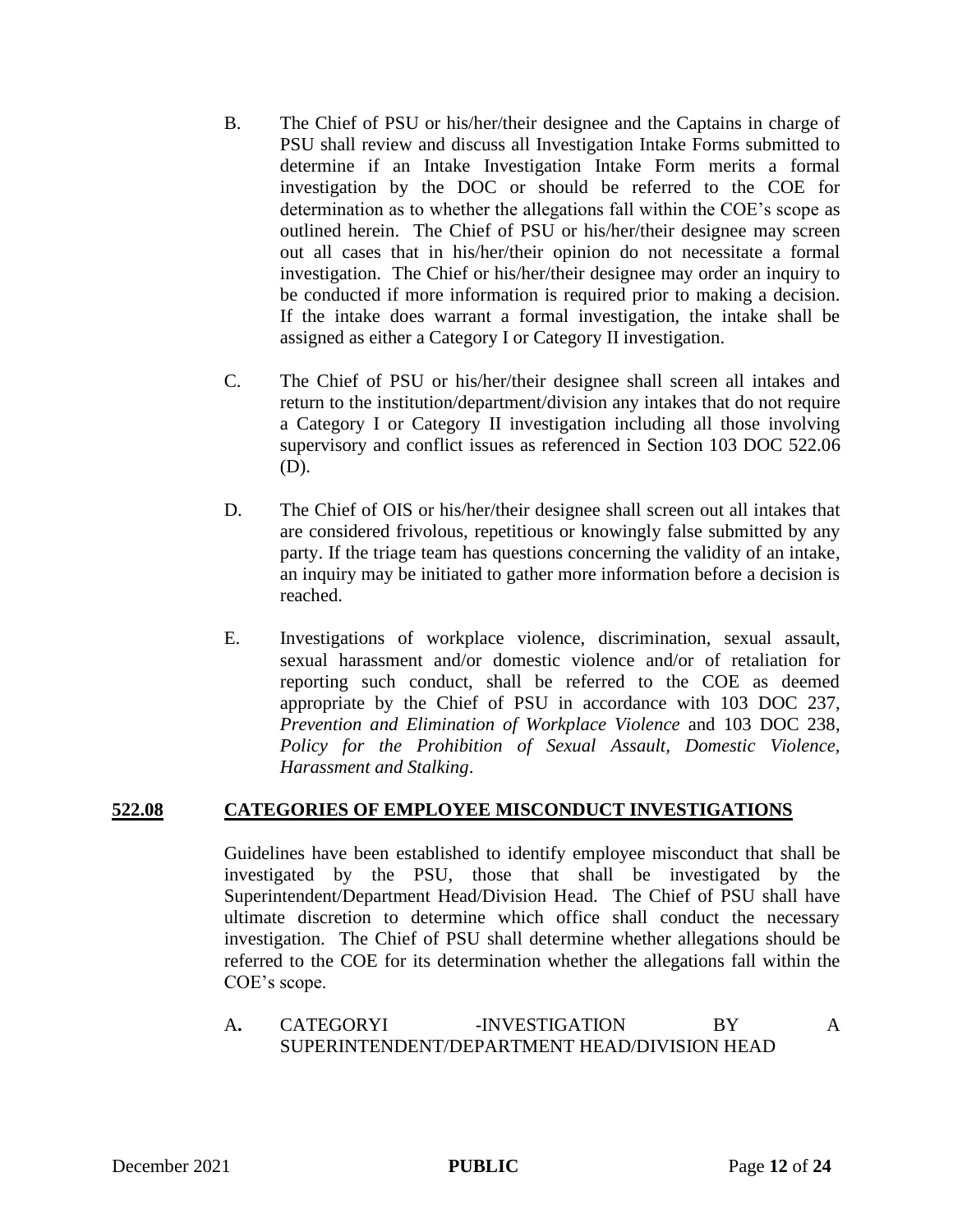- 1. Institution and department or division level investigations, in general, involve allegations/complaints that may reasonably be addressed and resolved by the Superintendent/Department Head/Division Head responsible for the employee about whom the complaint is made.
- 2. Supervisory issues including disobedience/insubordination, rudeness and discourtesy, as well as conflicts not involving physical contact, shall normally be handled internally without the need for a formal investigation. Although all of these instances shall be addressed and taken seriously by institution, department, or division staff, they are best handled through the internal disciplinary or supervisory process.
- 3. The following are some, but not necessarily all, examples of employee misconduct that would be reviewed and/or investigated as a Category I complaint:
	- a. Serious security violations.
	- b. Misuse of state property.
	- c. Serious staff conflicts that if not addressed may lead to workplace violence issues.
	- d. Infractions of the rules, regulations, policies, or post orders if serious enough to warrant an investigation. Minor infractions of these issues shall remain with the institution Superintendent/Department Head/Division Head to handle.
	- e. Introduction of Contraband.
	- f. Other cases as determined by the Chief of PSU.
- 4. Reoccurring allegations of these types of complaints of staff misconduct, however, may be addressed by the PSU.

### B. CATEGORY II- INVESTIGATION BY PSU

- 1. PSU investigations, in general, involve allegations of serious employee misconduct, or complex or sensitive matters, requiring an investigation.
- 2. The following are examples of some, but not necessarily all, Category II complaints to be investigated:
	- a. Felonious conduct.
	- b. Use of alcohol or drugs at the workplace.
	- c. Undue familiarity with an inmate, former inmate, parolee, or his/her/their family or friends.
	- d. Staff sexual misconduct with inmates.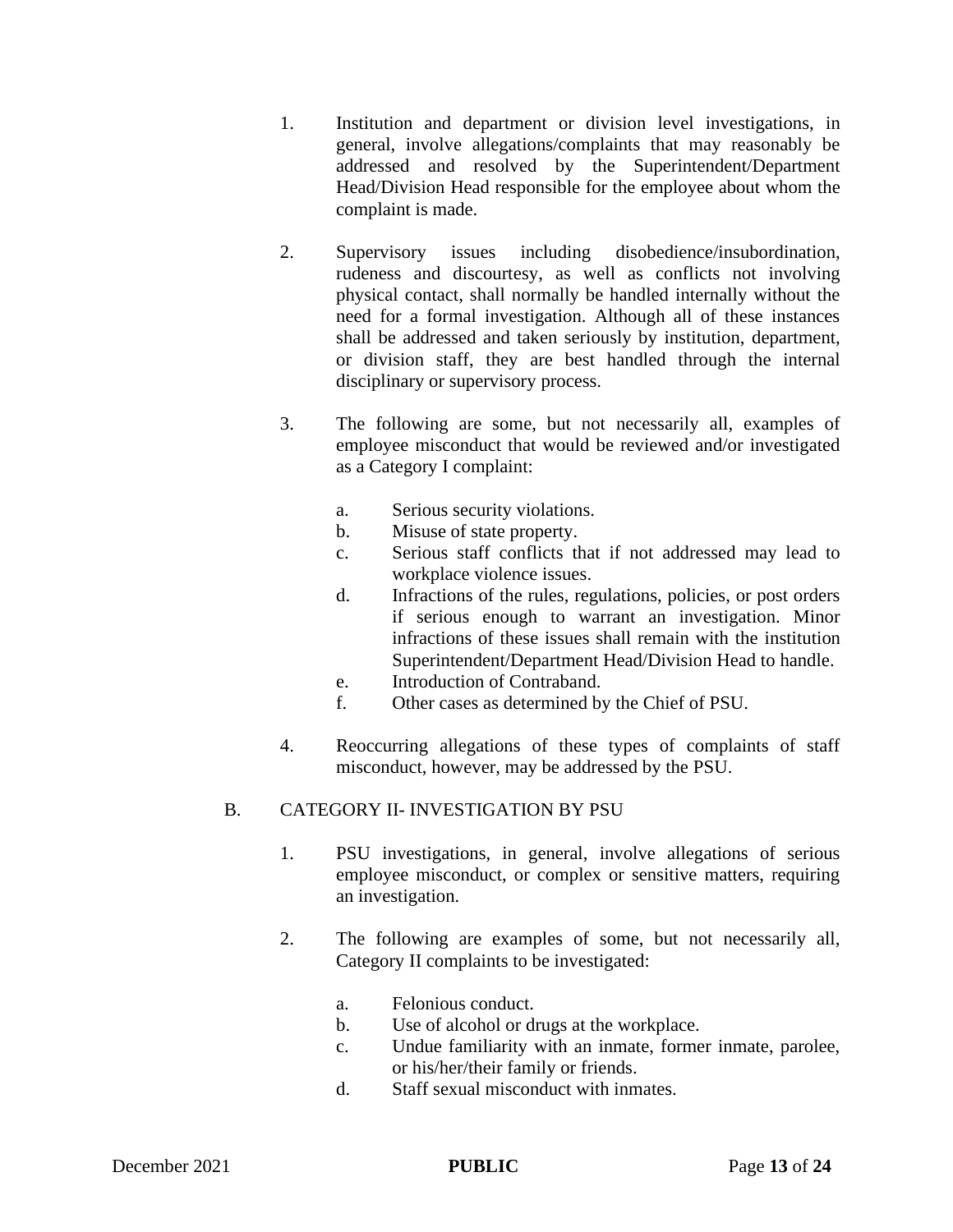- e. Excessive force on an inmate.
- f. Theft of state property.
- g. Assaults.
- h. Physical abuse.
- i. Workplace violence.
- j. Civil rights violations.
- k. Existence and/or violation of an Abuse Prevention Order
- l. Staff arrests.
- m. Infraction involving discrimination, harassment and retaliation.
- 3. It is important to note that while staff misconduct is at times based on limited information, as an investigation unfolds, the level of seriousness may increase or decrease, thereby redirecting who shall be responsible for conducting the investigation. If, during an investigation, a Superintendent/Department Head/Division Head believes that a Category I complaint has risen to the level of a Category II complaint, he/she/they may contact the Chief of PSU to request a reconsideration of the category level of the complaint. The Chief of PSU shall make the final determination of the category level of complaint. The Chief of PSU may also elevate on his/her/their own initiative change the level of complaint.

#### **522.09 INVESTIGATIONS**

A. As detailed above, Category I complaints shall be assigned to the Superintendent/Department Head/Division Head of the area in which the employee, against whom the complaint was filed, is assigned. All category II complaints shall be assigned to a PSU investigator. Investigations of workplace violence, discrimination, sexual harassment, sexual assault, domestic violence, and retaliation for reporting such conduct shall be referred to the COE as deemed appropriate by the Chief of OIS, in accordance with 103 DOC 237, *Prevention and Elimination of Workplace Violence.*

All Category I and II investigations shall be formatted as follows:

| <b>Section One</b>   | Introduction                              |
|----------------------|-------------------------------------------|
| Section Two          | Investigative Action, Summary of Evidence |
|                      | <b>And Witness Statements</b>             |
| <b>Section Three</b> | Findings and Conclusions                  |

B. Category I investigations shall normally be completed within sixty (60) days of assignment for non-criminal cases. Category II investigations shall normally be completed within one hundred twenty (120) days of assignment for non-criminal cases. Extensions of time may be granted by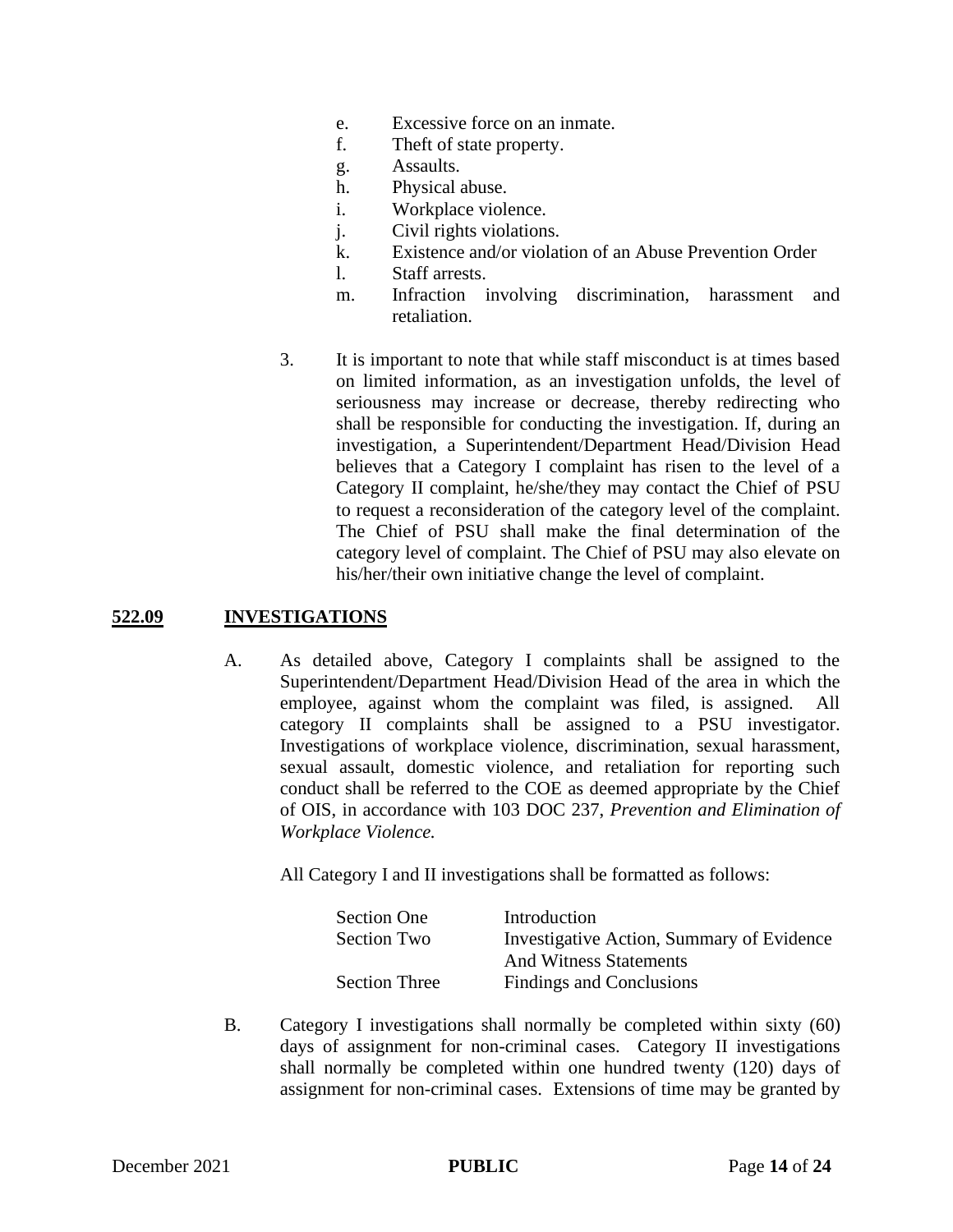the Chief of PSU or designee, upon written request stating sufficient grounds for the request (Attachment #1).

C. The assigned investigator shall complete a fair, impartial and thorough investigation. Most investigations shall involve conducting interviews of the complainant, the employee against whom the complaint was filed, and witnesses, as well as collecting all available evidence that supports or refutes the allegations in the complaint.

The investigator shall inform all persons interviewed of the existence of a complaint and the general nature of its allegations.

The investigator shall instruct the staff person being interviewed of his/her/their obligation to cooperate in the investigation and that failure to cooperate may lead to disciplinary action, up to and including termination. An employee being investigated for conduct with the potential of a criminal complaint being filed shall be issued an internal Investigation Waiver Form (Attachment #2) after consultation with the Chief of PSU.

In the case of an inmate, the investigator shall instruct the inmate being interviewed that frivolous or false complaints may lead to discipline**.**

All Category I and II interviews shall be audio recorded. Upon written request and at the conclusion of the investigation, a copy of the audio recording shall be provided to the employee if disciplinary charges are brought against him/her/them.

All Department employees/vendors shall be required to submit to an audio -recorded interview. Inmates and/or citizens shall be recorded as long as they do not object. If inmates and/or citizens do object, the refusal shall be read onto the digital audio -recorder, the audio -recorder shall be turned off, and the refusal statement shall be documented in the investigative report investigations involving cell phones as potential evidence the investigator shall provide the Department employee or vendor with an Employee/Vendor Staff Permission to Search Personal Cellular Telephone form (Attachment #3).

- D. At the conclusion of the investigation, a written report shall be prepared by the investigator, which shall include the following:
	- 1. A copy of the original complaint.
	- 2. Copies of any statements taken from the complainant or from witnesses to the alleged incident.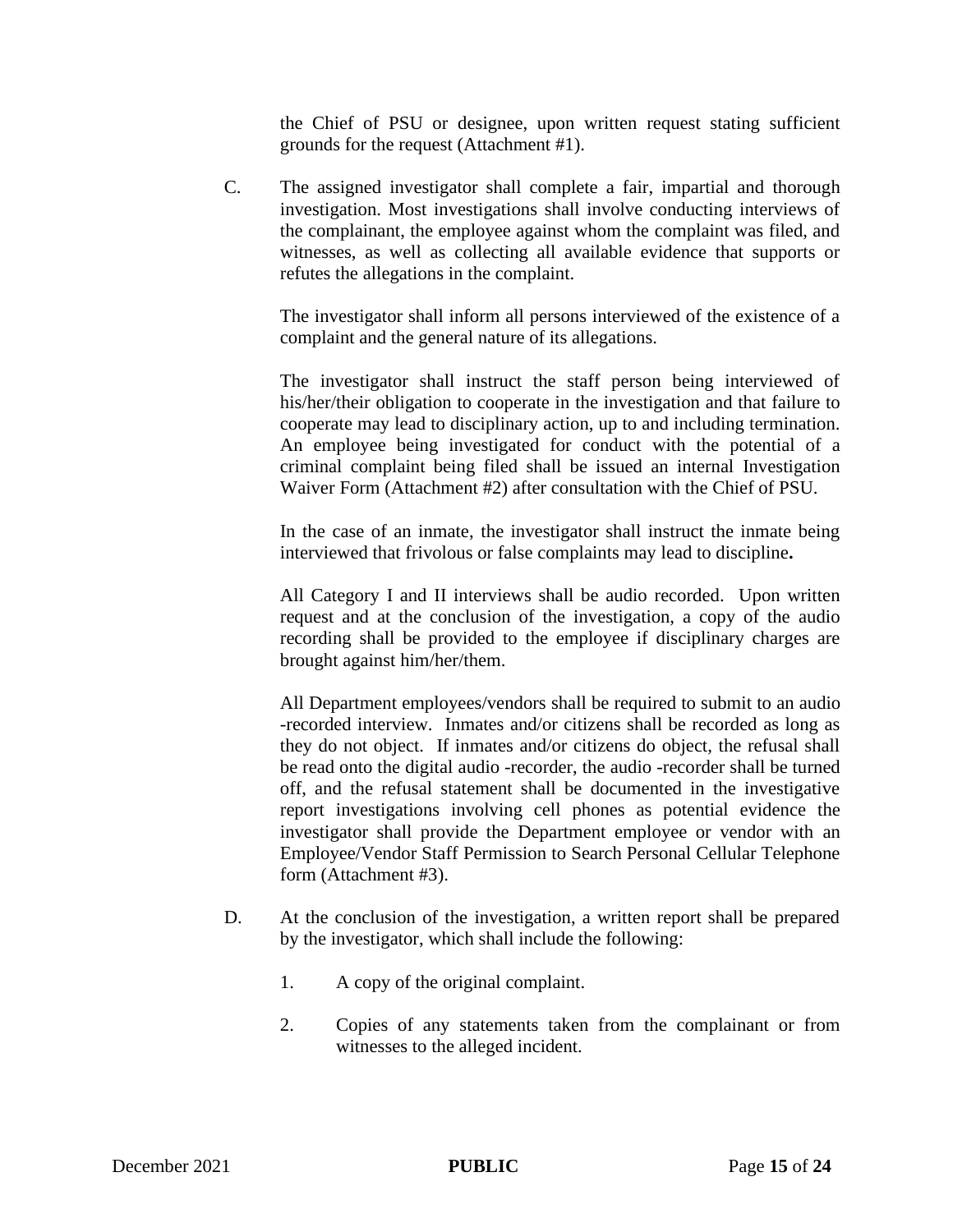- 3. Copies of any statements or reports submitted by the Department employee under investigation.
- 4. Audio recorded interviews.
- 5. A summary of all evidence gathered.
- 6. An evaluation of the complaint and a recommended finding(s).
- E. The Superintendent/Department Head/Division Head shall review all final reports of Category I complaint investigations. The Superintendent/Department Head/Division Head shall recommend a decision based upon his/her/their review, at which time the investigation shall be forwarded to the Chief of PSU for administrative review and final approval.
- F. The Chief of PSU or their designee shall administratively review all final reports of Category II complaint investigations. The final report shall be placed in a six-part folder and include the following:
	- 1. Investigative Report/Executive Summary
	- 2. Executive Review/Decisions
	- 3. Reports
	- 4. Supportive Documentation and Evidence
	- 5. Miscellaneous

After acceptance by the Chief of PSU or his/her/their designee, the final report of Category II complaints, if sustained in any portion, shall be forwarded to the Deputy Commissioner of Field Services for final review. All other findings, with the exception of sustained, shall be forwarded to the Chief of PSU or designee for final review.

In addition, all final reports of Category II complaints made by staff alleging discrimination, harassment or retaliation, shall be forwarded to the Office of Diversity/Equal Opportunity (ODEO) to determine whether, based on the facts found, a violation of the discrimination/retaliation policy has occurred. After a determination is made by the ODEO, the final report shall be forwarded to the Chief of PSU for preparation for the Deputy Commissioner of Field Services final review.

G. Also at the conclusion of the investigation, both the complainant and the employee who was charged with misconduct shall be promptly notified, in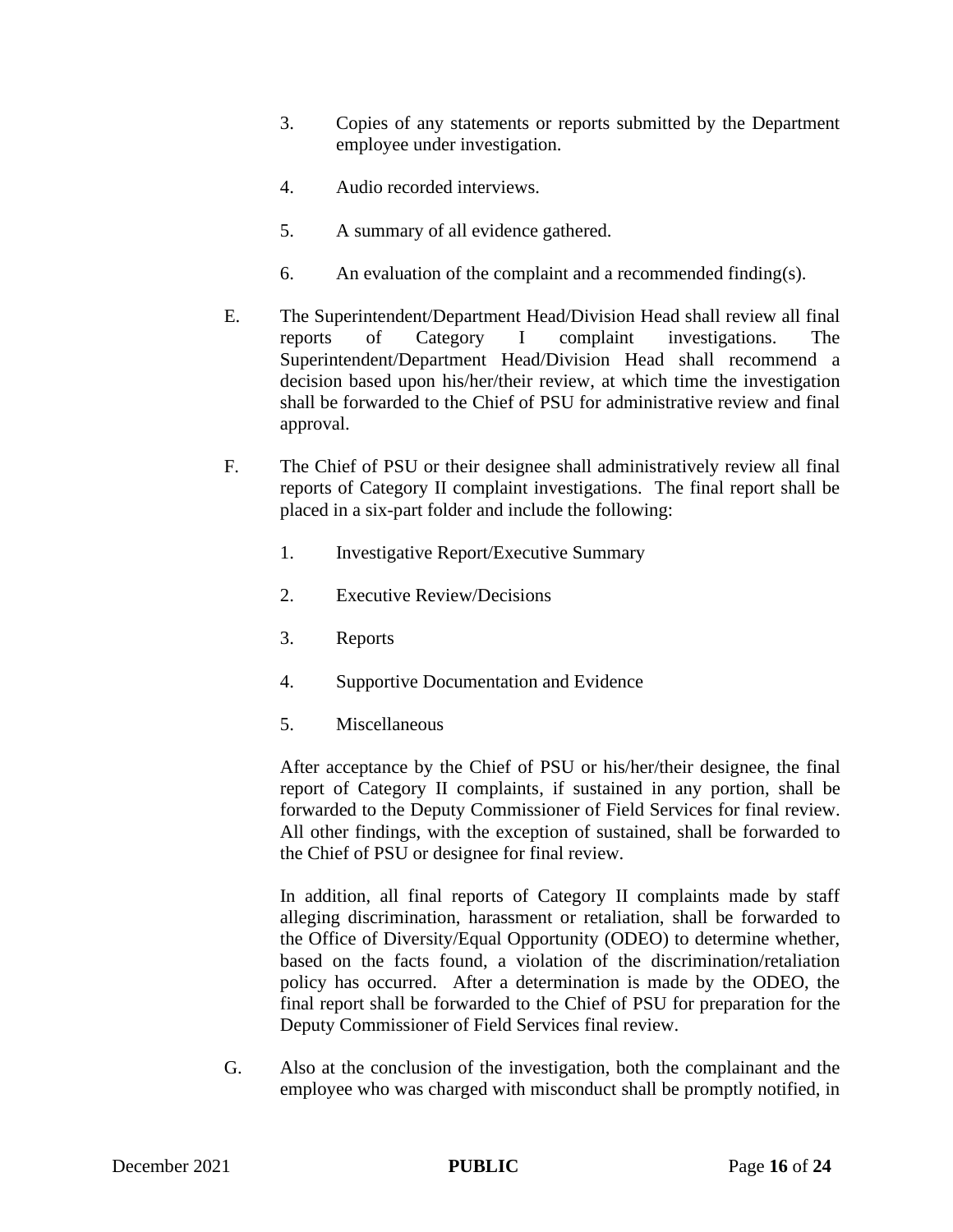writing, as to the final results of the investigation. Notifications of Category I complaints shall be made by the Superintendent/Department Head/Division Head. Notification of Category II complaints shall be made by the Chief of PSU or his/her/their designee.

H. When warranted, the initiation of appropriate disciplinary action following an investigation shall be done in accordance with Department policy, and applicable civil service laws.

Also, when warranted, the respective District Attorney's Office shall be notified when the allegations against an employee may result in criminal prosecution.

- I. If during the process of an internal investigation, the complainant indicates a desire to withdraw the complaint, every effort shall be made to ensure that this decision is made voluntarily, and a signed statement to this effect shall be obtained from the complainant. The Chief of PSU or his/her/their designee shall make the final decision if an investigation should be withdrawn after the withdrawal request is presented to the investigator. A withdrawn complaint does not necessarily end an investigation; however, if no evidence has been found to sustain the allegations, the investigation may be administratively withdrawn with the approval of the Chief of PSU or his/her/their designee. Any attempt, directly or indirectly, on the part of a Department employee to obstruct any internal investigation or to threaten or persuade a complainant to withdraw a complaint is prohibited and shall result in disciplinary action, up to and including termination.
- J. The departure of the alleged abuser or victim from the employment or control of the Department shall not provide a basis for terminating an investigation.
- K. If an investigation is administratively withdrawn, the investigator shall submit a brief but thorough report chronicling the actions taken, reason for the complainant's withdrawal and any documentation/evidence gathered which refutes the initial allegations. A copy of the written withdrawal request from the complainant shall be included in the report package along with any other pertinent documentation and forwarded to the Chief of PSU or his/her/their designee for review and approval.
- L. If an inmate or civilian complainant refuses to cooperate during the investigation process, e.g. shall not provide an interview statement, and no other evidence has been found to sustain the allegations made within the complaint, the investigation may be administratively closed with the approval of the Chief of PSU or his/her/their designee. All staff members are required to fully cooperate in all investigations in accordance with the rules and regulations.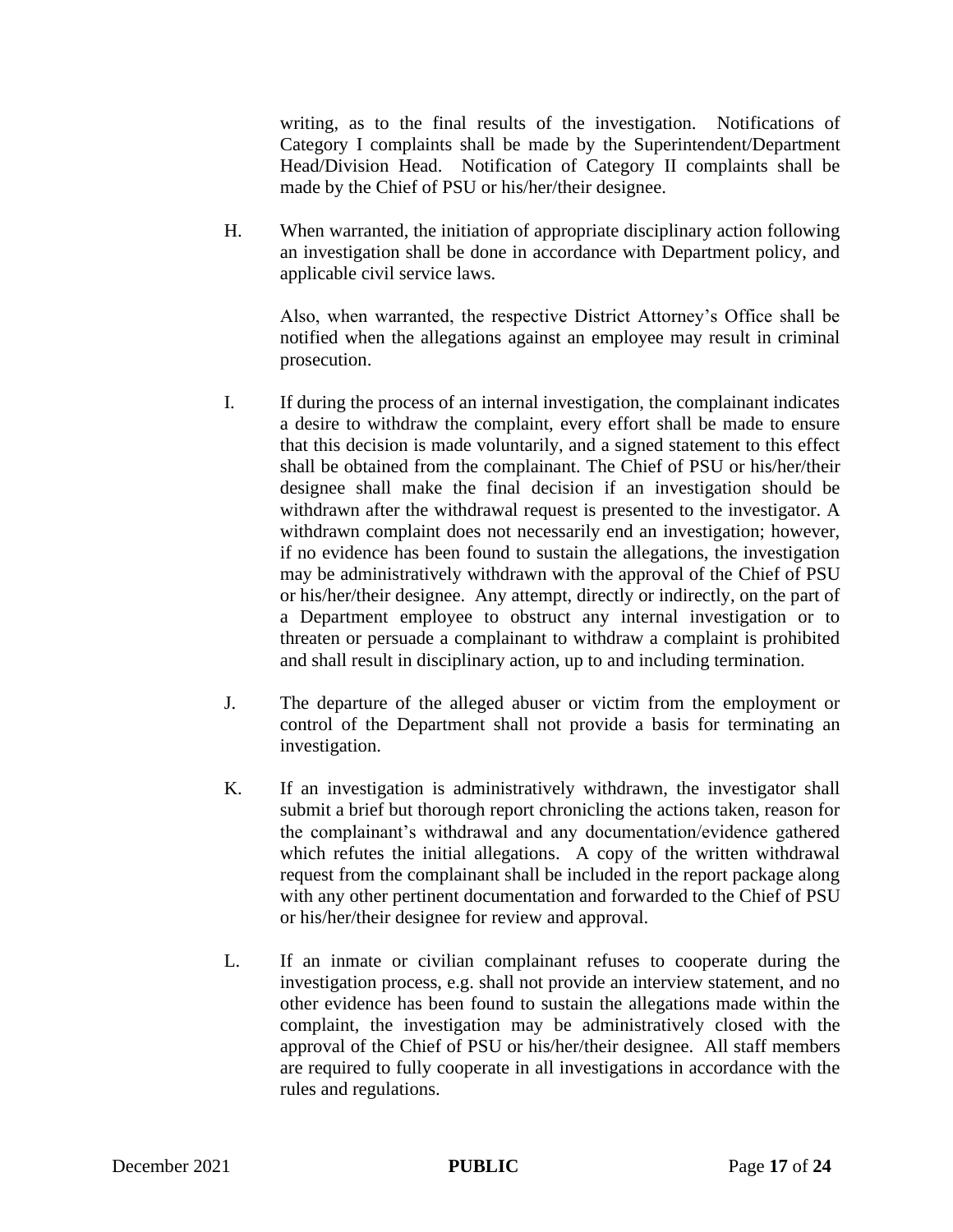- M. If an investigation is administratively closed, the investigator shall submit a brief but thorough report chronicling the actions taken and any documentation/evidence which refutes the initial allegations. All pertinent documentation shall be included in the report package and forwarded to the Chief of PSU or his/her/their designee for review and approval.
- N. If, during the course of an investigation, an investigator develops information that an employee who was not the principal of the original investigation may have violated the Rules and Regulations Governing All Employees of the Massachusetts Department of Correction, that accused employee must be notified of these findings verbally prior to the completion of the investigation and allowed to issue a statement in his/her/their defense. The investigator shall include this information in the Findings and Conclusion Section of the Executive Summary.

#### **522.10 DISPOSITION OF COMPLAINTS**

Investigations of employee misconduct shall result in one or more of the following findings:

**Sustained:** The investigation disclosed a preponderance of evidence demonstrating that the conduct in question occurred and constituted a violation of Department policy, rules and regulations, post orders, or federal, state or local laws.

**Not sustained:** There is insufficient evidence to prove or disprove the complaint.

**Exonerated**: The evidence demonstrates that the behavior in question did occur, but that such behavior did not constitute a violation of Department policy, rules and regulations, post orders, or federal, state or local laws.

**Unfounded:** The complainant acted in bad faith by either knowing that the allegation was false or recklessly filing the complaint or the facts proved that the event did not occur. Any employee who knowingly makes a false accusation may be subject to disciplinary action, up to and including termination. Any inmate who knowingly makes a false accusation may be subject to disciplinary action.

**Misconduct Not Based on the Original Complaint**: The investigation revealed there was misconduct by an employee, contract employee, volunteer, or vendor which was not mentioned in the original complaint.

**Administratively Closed**: Inquiries or investigation closed as a result of uncooperative complaints when there is no independent evidence to support the continuation of an inquiry/investigation or other good cause that is determined by the Chief of PSU or his/her/their designee.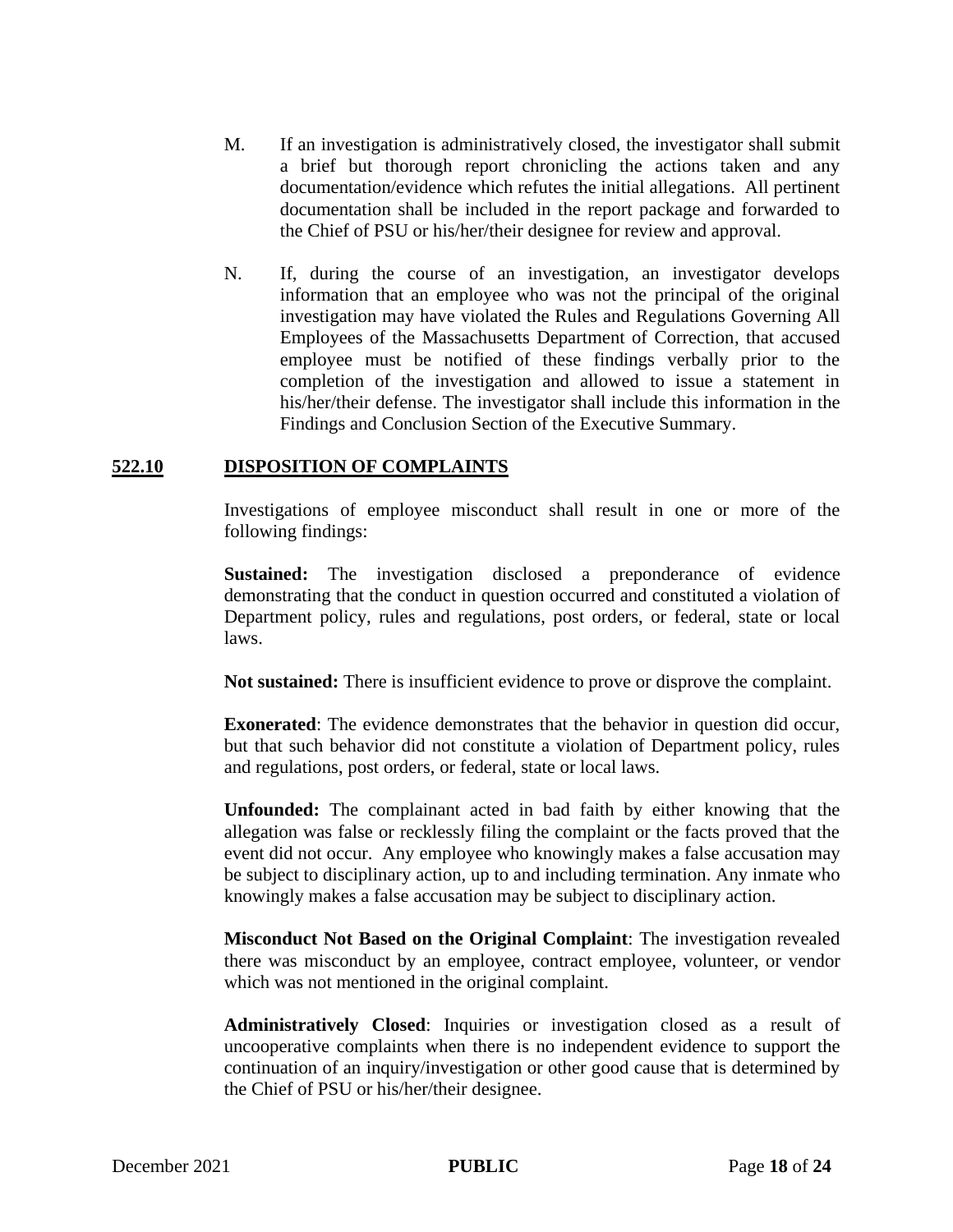**Administratively Withdrawn**: Inquiries or investigations closed as a result of a written withdrawal request submitted by the complainant when no other evidence exists to support the continuation of the inquiry/investigation.

**Policy Failure:** The allegation is true, but the staff member was acting in a manner consistent with policy, which indicates a policy revision is required.

**Exceptionally Cleared**: A factor external to the investigatory process, such as the complainant's refusal to provide essential information, or failure otherwise to cooperate with the investigation, results in the inability to properly conduct and complete the investigation.

### **522.11 CONFIDENTIALITY OF PROFESSIONAL STANDARDS UNIT**

- A. All investigations, inquiries, or complaints shall be afforded the highest possible degree of confidentiality.
- B. In order to ensure that the individual rights of employees who are the subject of a PSU investigation are protected, all materials relevant to an investigation of staff misconduct shall be processed and stored in a manner that prevents unauthorized access.
- C. Investigators, administrators, witnesses, and other parties shall not discuss any aspect of an on-going investigation with any persons without proper approval of the Superintendent/Department Head/Division Head, Chief of PSU, or Deputy Commissioner of Field Services.

## **522.12 DATA COLLECTION**

To improve the quality, efficiency and effectiveness of staff misconduct investigations, a database OIS shall be maintained relative to these investigations. The database may be utilized to track all cases to ensure that they are resolved promptly and preserved electronically. In addition to quality control within the PSU, the database shall be utilized as a tool to provide statistical analysis of trends and ensure accountability.

In the event of a department wide loss of computer infrastructure; a contingency plan for Continuity of Operations Plan (COOP) is located in the Field Services Division Office.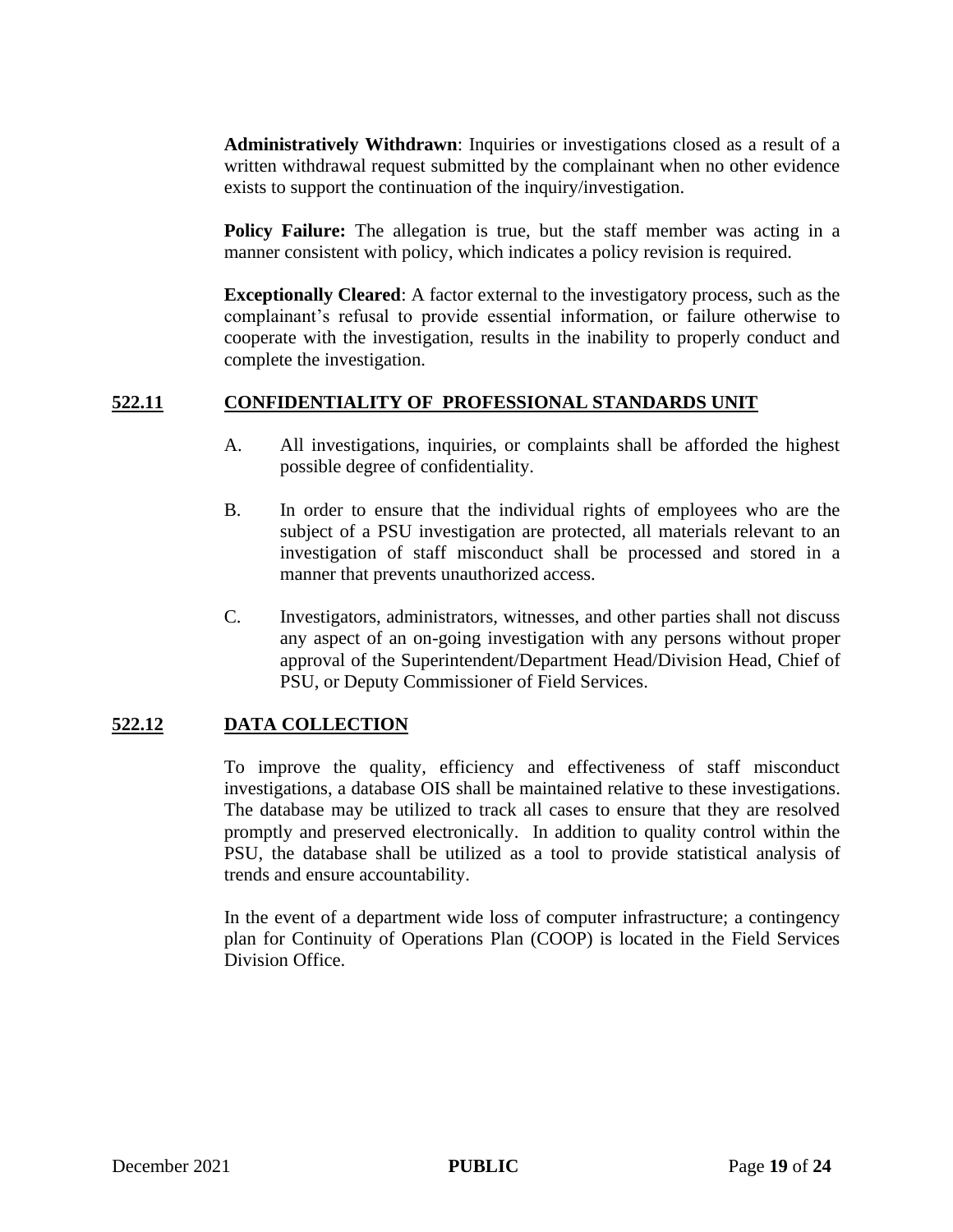### **522.13 QUALITY CONTROL**

In order to protect the integrity of the investigatory process, the Chief of PSU shall review and sign all Category II investigation reports, as well as review five (5) percent of Category I investigation reports.

In addition, the Chief of PSU shall publish a quarterly and an annual summary of complaint statistics. This report shall include but not be limited to the number of complaints filed, by type of complaint, and the disposition of the investigation. These statistical reports shall be developed and maintained in order to identify policy or training issues, which may prevent further occurrences of employee misconduct.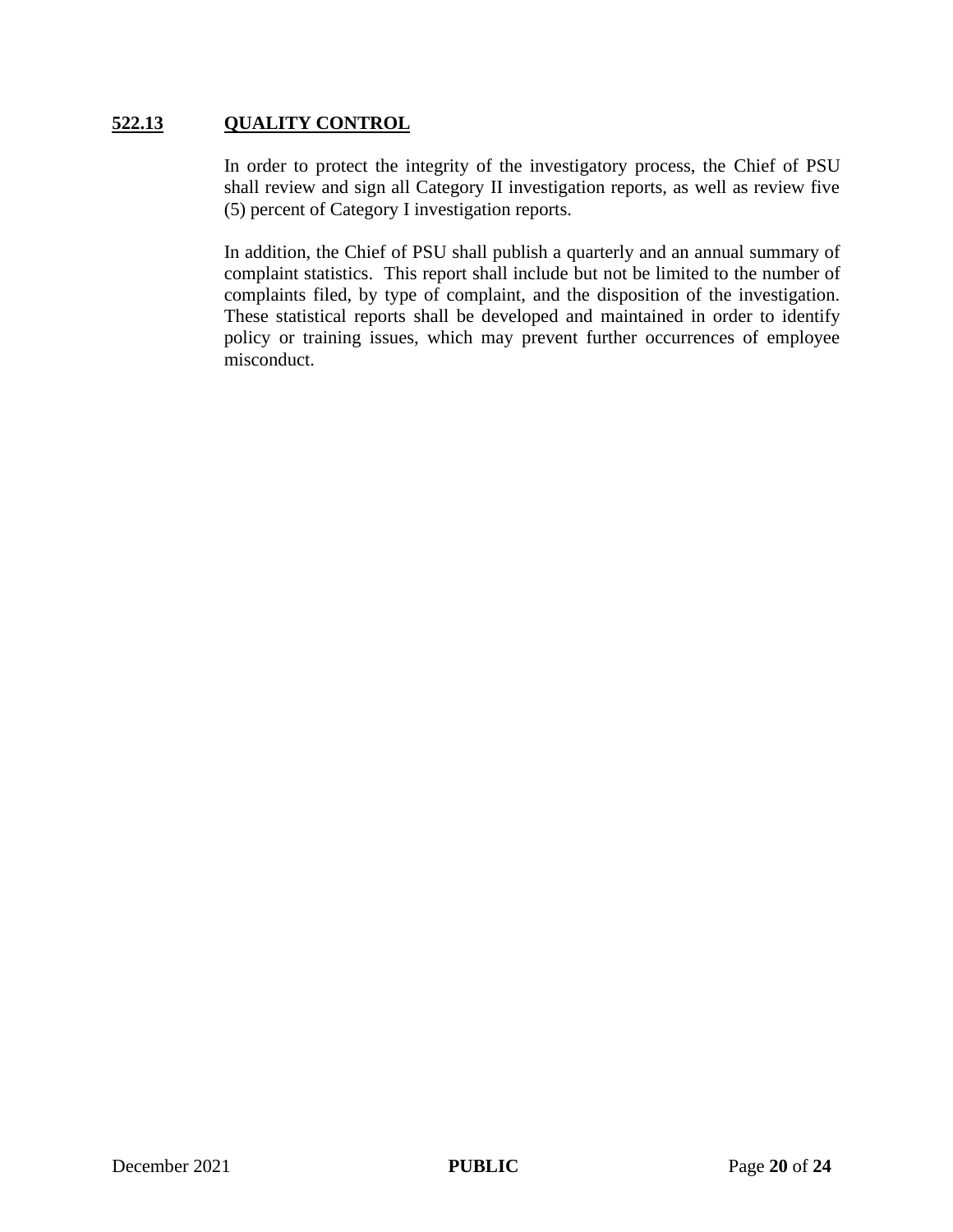Attachment #1

#### (ON LETTERHEAD)

## **Department of Correction Request for Extension of Time for Completion of an Investigation**

**TO:** Chief, Professional Standards Unit

**FROM:**

**DATE:**

**RE:** DOC-

In accordance with the provision of 103 DOC 522.09(B), I am requesting an extension of time to complete the following investigation:

I am unable to complete the above investigation within the required 120 days for the following reason(s): .

| I am requesting an extension of     | days.             |                                                        |
|-------------------------------------|-------------------|--------------------------------------------------------|
|                                     |                   | Date: $\frac{1}{\sqrt{1-\frac{1}{2}}\cdot\frac{1}{2}}$ |
| Recommend Approval: Yes             | No                |                                                        |
| Comments: Universe of the Comments: |                   |                                                        |
| Approved                            |                   |                                                        |
| Comments: <u>comments</u>           |                   |                                                        |
|                                     | Chief's Signature | Date                                                   |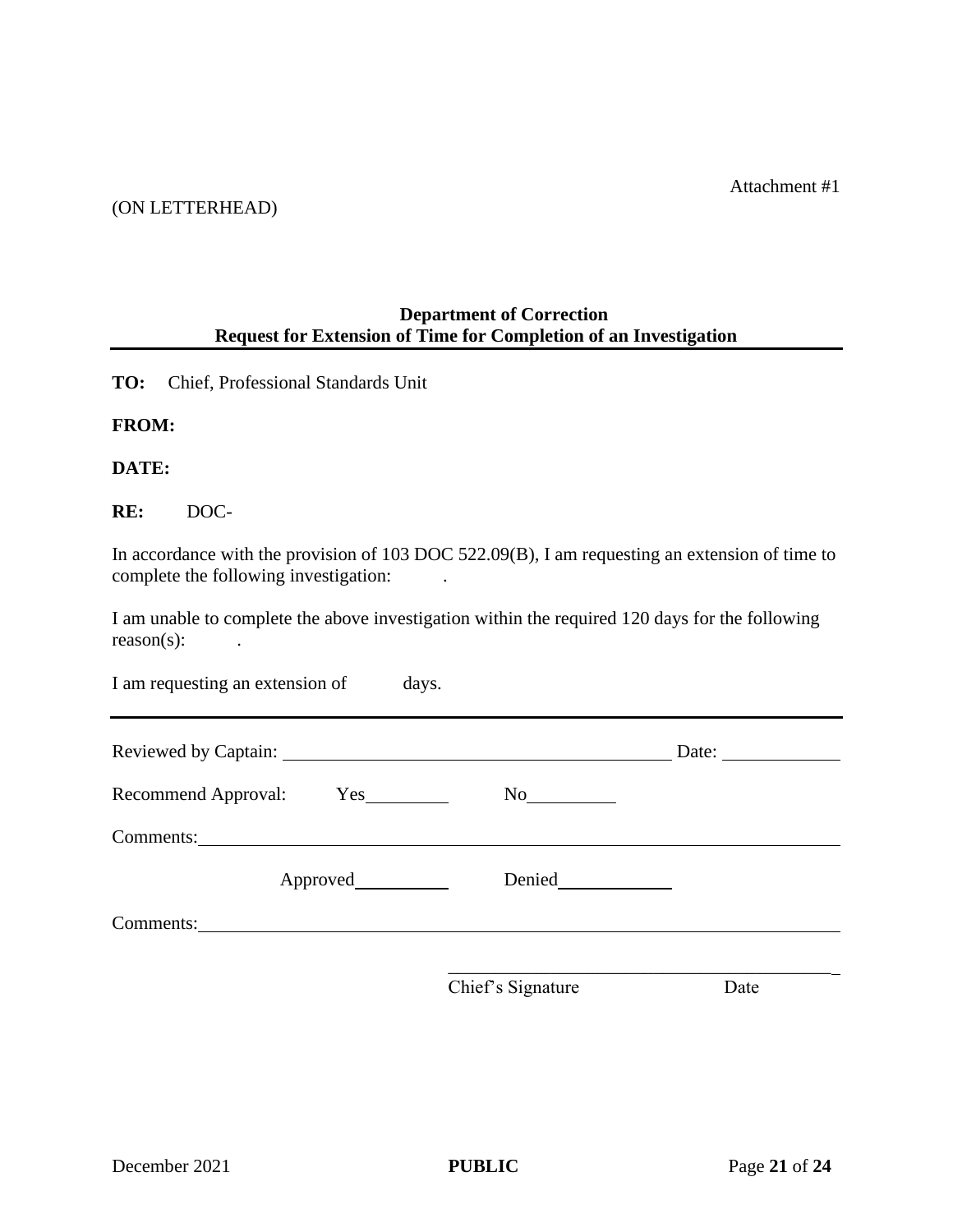Attachment #2

#### **MASSACHUSETTS DEPARTMENT OF CORRECTION Internal Investigations Waiver Form**

Date:

TO:

FR: Chief, Professional Standards Unit (Name) RE:

You are directed in accordance with the Rules and Regulations Governing All Employees of the Massachusetts Department of Correction to respond fully and promptly to any questions, written or oral, relative to an investigation being conducted by the Department of Correction.

Invocation of your rights against self-incrimination under the 5<sup>th</sup> Amendment to the US Constitution and Article 12 of the Massachusetts Declaration of Rights is sufficient to comply with this directive. This may be accomplished by checking off the appropriate box at the bottom of this page. You cannot be disciplined for asserting your rights. However, the investigation will continue and a recommendation will be made based on the available information.

You may also comply with this directive by asserting your  $5<sup>th</sup>$  Amendment privilege against self-incrimination and waiving your Article 12 privilege. If you choose this option, you are waiving your right to transactional immunity and you are required to answer questions relevant to the investigation and/or submit a detailed report. The answers and/or report you provide and any evidence derived therefrom cannot be used against you in a criminal proceeding. Criminal proceedings may be based upon evidence obtained from other independent sources.

Failure to answer questions or submit a report relevant to the investigation, absent an assertion by you of your constitutional privilege(s), is considered failure to obey and comply with an order, which could result in disciplinary action, up to, and including, termination.

#### **I understand my constitutional rights under the 5th Amendment of the US Constitution and Article 12 of the Massachusetts Declaration of Rights, and respond as follows:**

- [ ] *I wish to assert my constitutional rights under both the 5th Amendment of the US Constitution and Article 12 of the Massachusetts Declaration of Rights*.
- [ ] *I wish to assert my constitutional rights under the 5th Amendment of the US Constitution against selfincrimination, but agree to waive my Article 12 privilege. I will answer questions and submit a report, but my responses and the contents of my report cannot be used against me in a criminal proceeding. I understand, however, that criminal proceedings can be instituted against me based upon evidence obtained from other sources*.

I have read the above statement the Fifth Amendment and Article 12 provisions on the next page following this form:

| EMPLOYEE'S SIGNATURE:      | DATE: | TIME: |
|----------------------------|-------|-------|
| CONTRACTOR'S SIGNATURE:    | DATE: | TIME: |
| SIGNED IN THE PRESENCE OF: | DATE: | TIME: |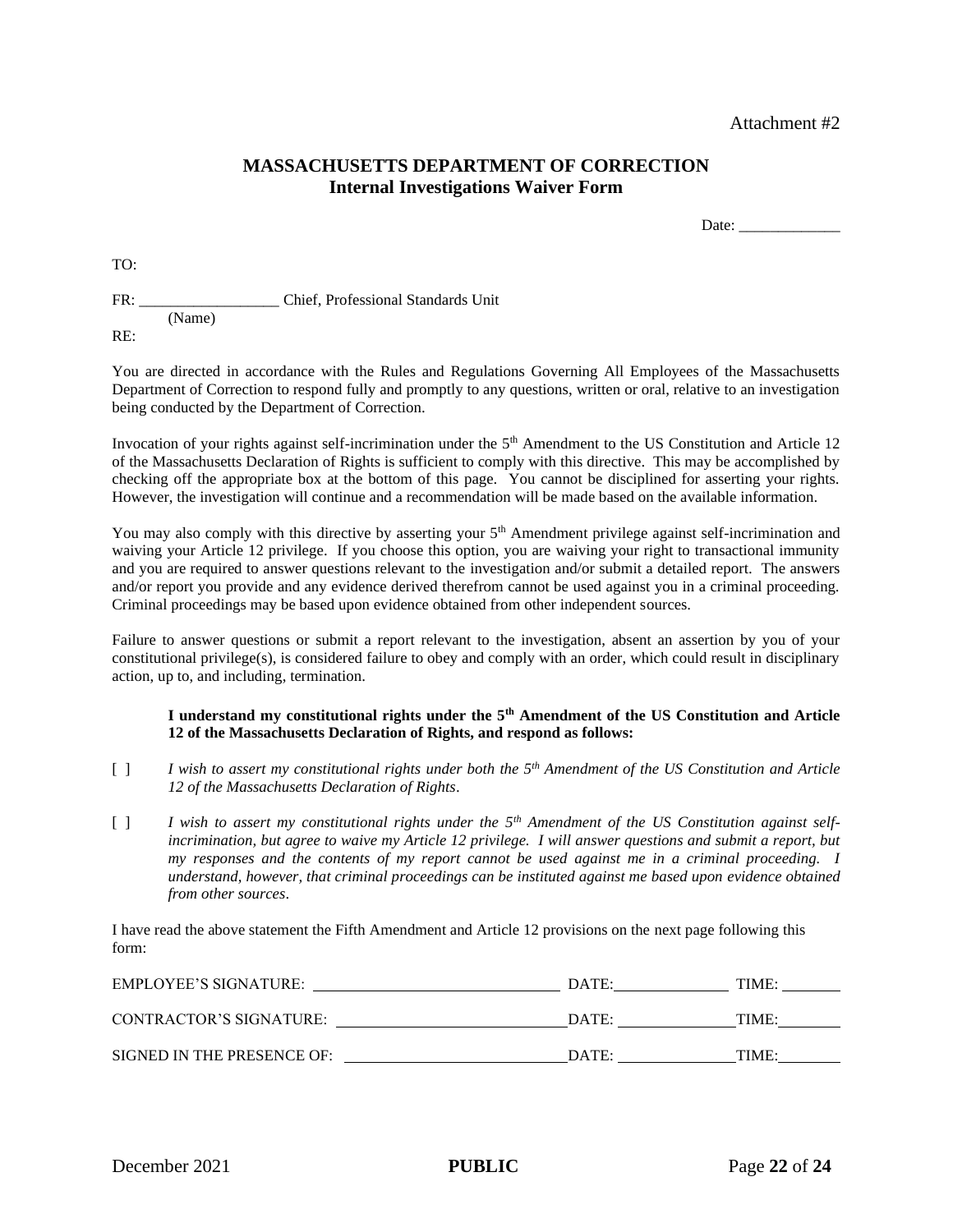**The Fifth Amendment to the US Constitution provides, in pertinent part:** 

**No person shall be…compelled in any criminal case to be a witness against himself, nor be deprived of life, liberty, or property, without due process of law…**

**Article 12 to the Massachusetts Declaration of Rights provides, in pertinent part:** 

**No subject shall be held to answer for any crimes or offense, until the same is fully and plainly, substantially and formally, described to him; or be compelled to accuse, or furnish evidence against himself. And every subject shall have a right to produce all proofs, that may be favorable to him; to meet the witnesses against him face to face, and to be fully heard in his defense by himself, or his counsel, at his election.**

CONTRACTOR'S SIGNATURE: \_\_\_\_\_\_\_\_\_\_\_\_\_\_\_\_\_\_\_\_\_\_\_\_\_\_\_\_\_ DATE: \_\_\_\_\_\_\_\_ TIME: \_\_\_\_\_\_\_\_\_\_